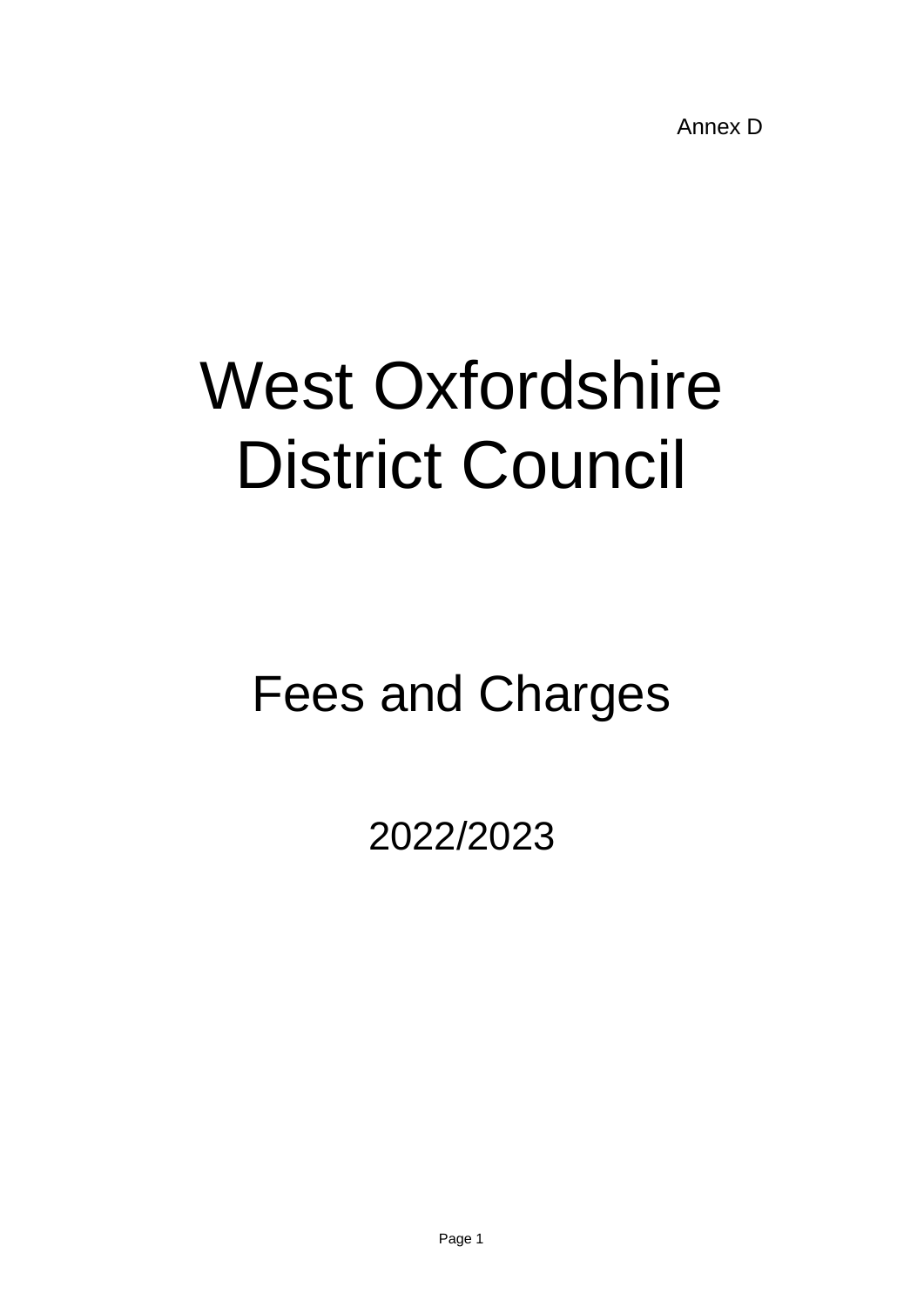| <b>Planning Services</b>                                                                                                                                                                                                                                                                              | 1.050<br>Increase %                    |                                        |                          |                                        |                                  |  |  |  |  |  |  |  |  |  |  |  |  |  |  |  | Annex D |
|-------------------------------------------------------------------------------------------------------------------------------------------------------------------------------------------------------------------------------------------------------------------------------------------------------|----------------------------------------|----------------------------------------|--------------------------|----------------------------------------|----------------------------------|--|--|--|--|--|--|--|--|--|--|--|--|--|--|--|---------|
|                                                                                                                                                                                                                                                                                                       | 2021/2022<br><b>Basic Charge</b><br>£p | 2022/2023<br><b>Basic Charge</b><br>£p | <b>VAT</b><br>£p         | 2022/2023<br><b>Total charge</b><br>£p | <b>VAT Status</b>                |  |  |  |  |  |  |  |  |  |  |  |  |  |  |  |         |
| <b>General Administration</b><br>Access to Information/Inspection of Background Documents                                                                                                                                                                                                             |                                        |                                        |                          |                                        |                                  |  |  |  |  |  |  |  |  |  |  |  |  |  |  |  |         |
| a Charge per document (after Committee date)<br>b Where documents are listed under a general description (after Committee date)<br>c During 5 days prior to Committee date only<br>Note: Members of the public may only inspect background documents 3<br>days prior to Committee date or thereafter. | 0.70<br>6.20                           | 0.75<br>6.50                           | $\overline{\phantom{a}}$ | 0.75<br>6.50                           | Non Business<br>Non Business     |  |  |  |  |  |  |  |  |  |  |  |  |  |  |  |         |
| Administration Charge for Services Rendered                                                                                                                                                                                                                                                           | 30 percent                             | 30 percent                             |                          | $30 \% + VAT$                          | Standard                         |  |  |  |  |  |  |  |  |  |  |  |  |  |  |  |         |
| Minutes/Agendas<br>Per Annum<br>Single Agenda                                                                                                                                                                                                                                                         | 196.30<br>5.20                         | 206.10<br>5.45                         | 41.22<br>1.09            | 247.32<br>6.55                         | Standard<br>Standard             |  |  |  |  |  |  |  |  |  |  |  |  |  |  |  |         |
| Parish/Town Councils Per Annum<br>Libraries                                                                                                                                                                                                                                                           | 21.40                                  | 22.45                                  | 4.49                     | 26.94<br>Free                          | Standard<br>$\blacksquare$       |  |  |  |  |  |  |  |  |  |  |  |  |  |  |  |         |
| Dyeline Prints (Any type, with due regard to copyright restrictions)                                                                                                                                                                                                                                  |                                        |                                        |                          |                                        |                                  |  |  |  |  |  |  |  |  |  |  |  |  |  |  |  |         |
| A2 Size<br>A1 Size<br>From Paper Roll Larger than A1 Size                                                                                                                                                                                                                                             | 8.10<br>10.20<br>13.10                 | 8.50<br>10.70<br>13.75                 | 1.70<br>2.14<br>2.75     | 10.20<br>12.83<br>16.51                | Standard<br>Standard<br>Standard |  |  |  |  |  |  |  |  |  |  |  |  |  |  |  |         |
| Photocopying - (per sheet)                                                                                                                                                                                                                                                                            |                                        |                                        |                          |                                        |                                  |  |  |  |  |  |  |  |  |  |  |  |  |  |  |  |         |
| A4 size and foolscap                                                                                                                                                                                                                                                                                  | 0.20                                   | 0.20                                   | 0.04                     | 0.24                                   | Standard                         |  |  |  |  |  |  |  |  |  |  |  |  |  |  |  |         |
| A <sub>3</sub> size<br>A4 & A3 Colour Copies                                                                                                                                                                                                                                                          | 0.20<br>0.30                           | 0.20<br>0.30                           | 0.04<br>0.06             | 0.24<br>0.36                           | Standard<br>Standard             |  |  |  |  |  |  |  |  |  |  |  |  |  |  |  |         |
| Local Plan                                                                                                                                                                                                                                                                                            | 21.00                                  | 22.05                                  | $\overline{a}$           | 22.05                                  | Zero-rated                       |  |  |  |  |  |  |  |  |  |  |  |  |  |  |  |         |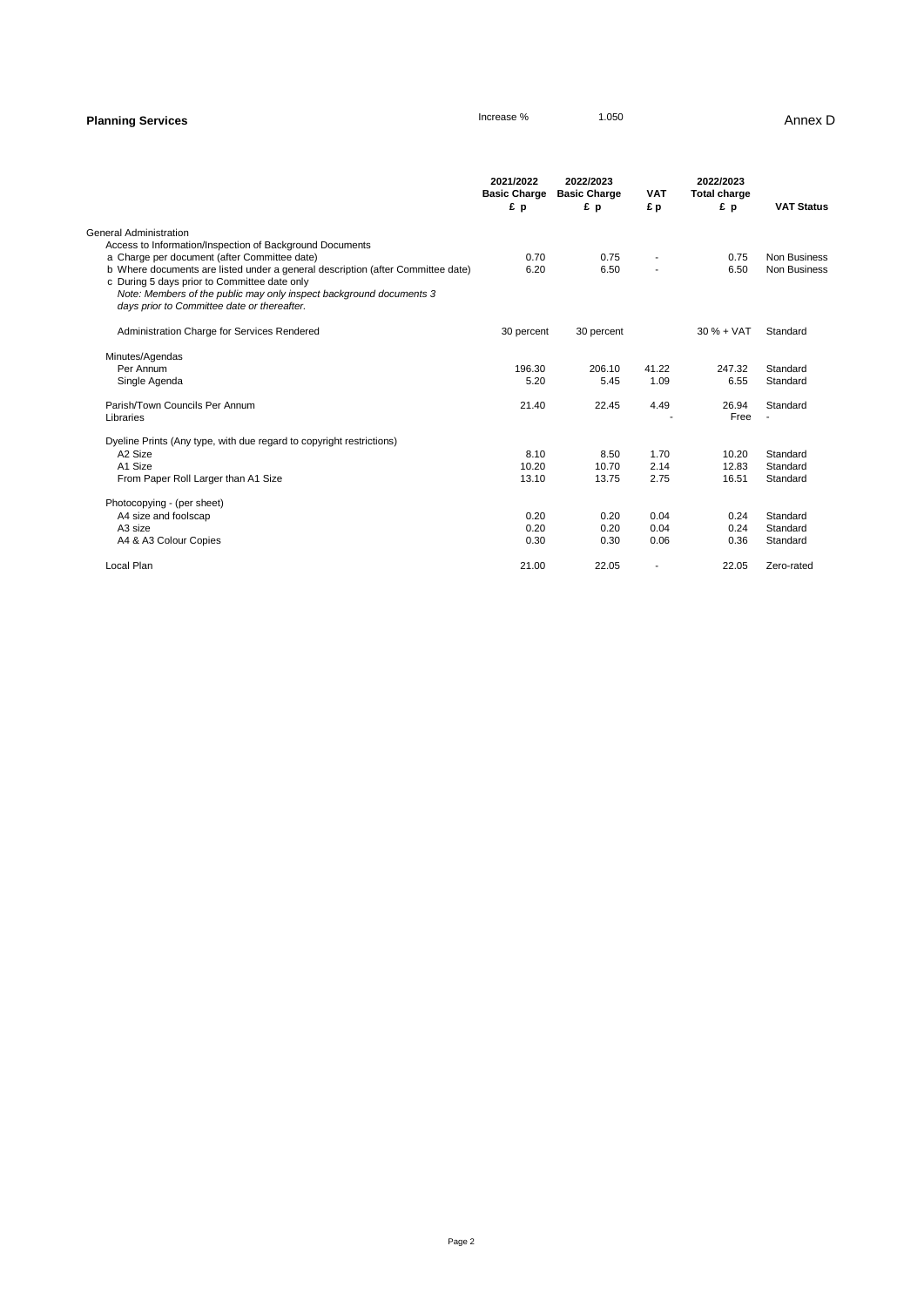| <b>Planning Services</b> | Increase % | .050 | Annex D |
|--------------------------|------------|------|---------|
|                          |            |      |         |
|                          |            |      |         |

|                                                                                                                           | 2021/2022 | 2022/2023                       | 2022/2023                |                           |                                                                       |
|---------------------------------------------------------------------------------------------------------------------------|-----------|---------------------------------|--------------------------|---------------------------|-----------------------------------------------------------------------|
|                                                                                                                           | £p        | Basic Charge Basic Charge<br>£p | <b>VAT</b><br>£p         | <b>Total Charge</b><br>£p | <b>VAT Status</b>                                                     |
| Planning Applications - Maps                                                                                              |           |                                 |                          |                           |                                                                       |
| Up to 6 maps (one charge for the set):<br>$1:500$ scale*                                                                  | 4.20      | 4.40                            |                          | 4.40                      | Zero rated                                                            |
| plus admin fee #                                                                                                          | 11.20     | 11.75                           | ٠<br>2.35                | 14.10                     | Standard                                                              |
|                                                                                                                           |           |                                 |                          |                           |                                                                       |
| 1:1250 scale*                                                                                                             | 14.90     | 15.65                           | ٠                        | 15.65                     | Zero rated                                                            |
| plus admin fee #                                                                                                          | 10.90     | 11.45                           | 2.29                     | 13.73                     | Standard                                                              |
|                                                                                                                           |           |                                 |                          |                           |                                                                       |
| 1:2500 scale*                                                                                                             | 61.60     | 64.70                           | ٠                        | 64.70                     | Zero rated                                                            |
| plus admin fee #                                                                                                          | 11.20     | 11.75                           | 2.35                     | 14.10                     | Standard                                                              |
| # Only one admin fee is charged regardless of the number of maps purchased.<br>Planning Applications - Weekly Press Lists | 187.60    | 197.00                          | 39.40                    | 236.40                    | Standard                                                              |
| <b>Planning Decision Notices</b><br>Notice requested                                                                      | 11.20     | 11.75                           | 2.35                     | 14.10                     | Standard                                                              |
| Section 52 Agreement                                                                                                      |           |                                 |                          |                           |                                                                       |
| Per copy of Agreement                                                                                                     | 20.50     | 21.50                           | 4.30                     | 25.81                     | Standard                                                              |
| Section 106 Agreements                                                                                                    |           |                                 |                          |                           |                                                                       |
| Per copy of Agreement                                                                                                     | 18.10     | 19.00                           | 3.80                     | 22.79                     | Standard                                                              |
| Compilation of Agreement. Minimum charge increased at Officer's discretion                                                |           |                                 |                          |                           |                                                                       |
| <b>Tree Preservation Orders</b>                                                                                           |           |                                 |                          |                           |                                                                       |
| Per copy of order                                                                                                         | 17.50     | 18.40                           | 3.68                     | 22.08                     | Standard                                                              |
|                                                                                                                           |           |                                 |                          |                           |                                                                       |
| Valuation Fee                                                                                                             | At Cost   |                                 | $\overline{\phantom{a}}$ | At Cost                   | Standard                                                              |
| High Hedges Complaint- £500- zero-rated VAT                                                                               |           | 500.00                          |                          | 500.00                    | Zero rated                                                            |
| Planning application fees are set by central government. Use this link to CLG planning portal.                            |           |                                 |                          |                           | http://ecab.planningportal.co.uk/uploads/english_application_fees.pdf |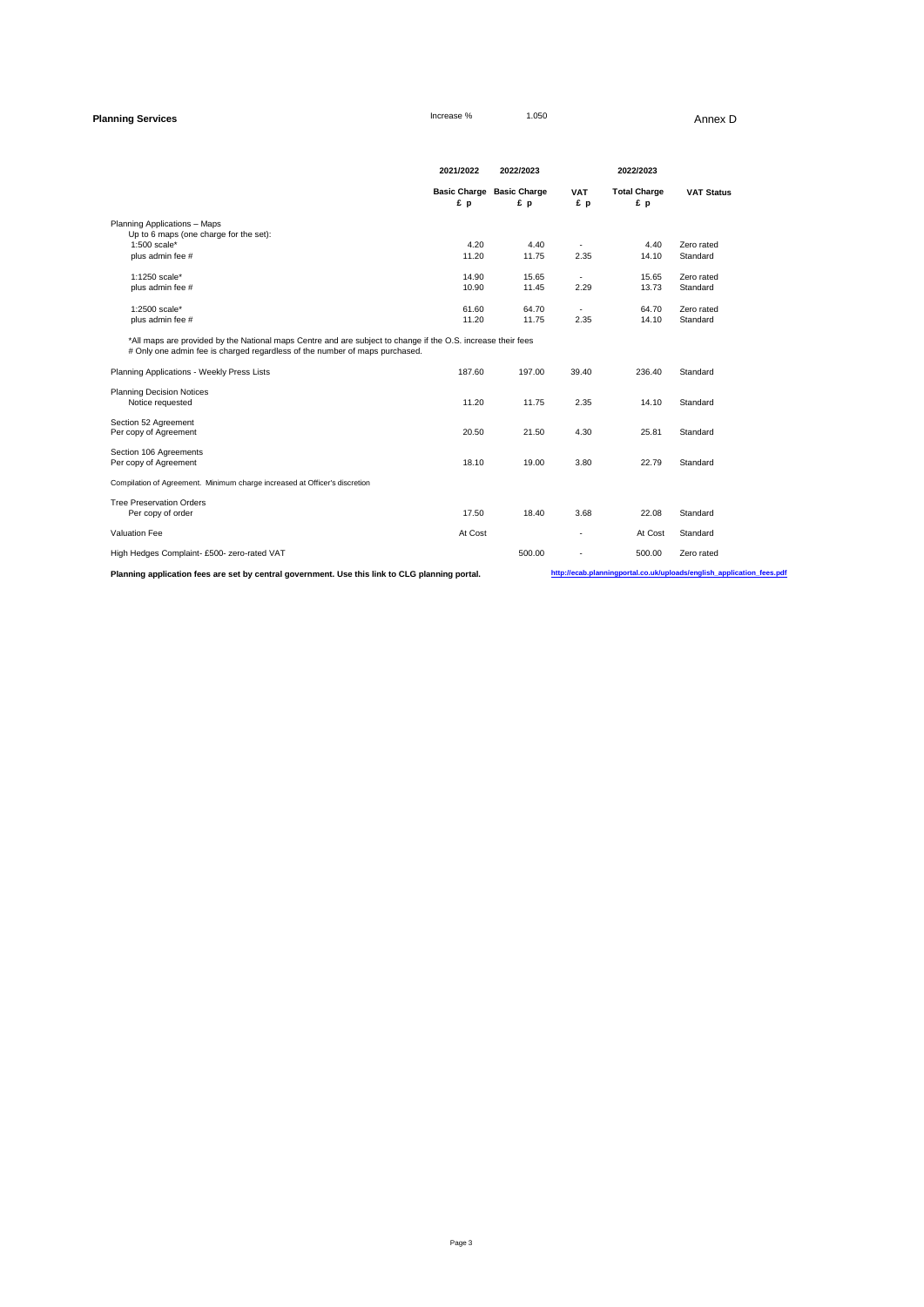#### **Planning Services** Annex D

|                                                                           | 2021/2022<br><b>Basic</b><br>Charge<br>£p | 2022/2023<br><b>Basic</b><br>Charge<br>£p | VAT<br>£p | 2022/2023<br>Total<br>Charge<br>£р | <b>VAT Status</b> |
|---------------------------------------------------------------------------|-------------------------------------------|-------------------------------------------|-----------|------------------------------------|-------------------|
| <b>Local Search Fees</b>                                                  |                                           |                                           |           |                                    |                   |
| Con29 only                                                                | 144.20                                    | 127.50                                    | 25.50     | 153.00                             | Standard          |
| Each additional enquiry (own questions)                                   | 20.45                                     | 20.00                                     | 4.00      | 24.00                              | Standard          |
| Each extra parcel of land (no VAT applied of LLC1 only)                   | 21.85                                     | 20.00                                     | 4.00      | 24.00                              | Standard          |
| Each optional standard question, except question 4, 5 and 22 <sup>*</sup> | 17.00                                     | 20.00                                     | 4.00      | 24.00                              | Standard          |
| Each optional standard question 4                                         | 22.75                                     | 20.00                                     | 4.00      | 24.00                              | Standard          |
| Each optional standard question 5                                         | 20.45                                     | 20.00                                     | 4.00      | 24.00                              | Standard          |
| LLC1 search only                                                          | 13.60                                     | 20.00                                     |           | 20.00                              | Non Business      |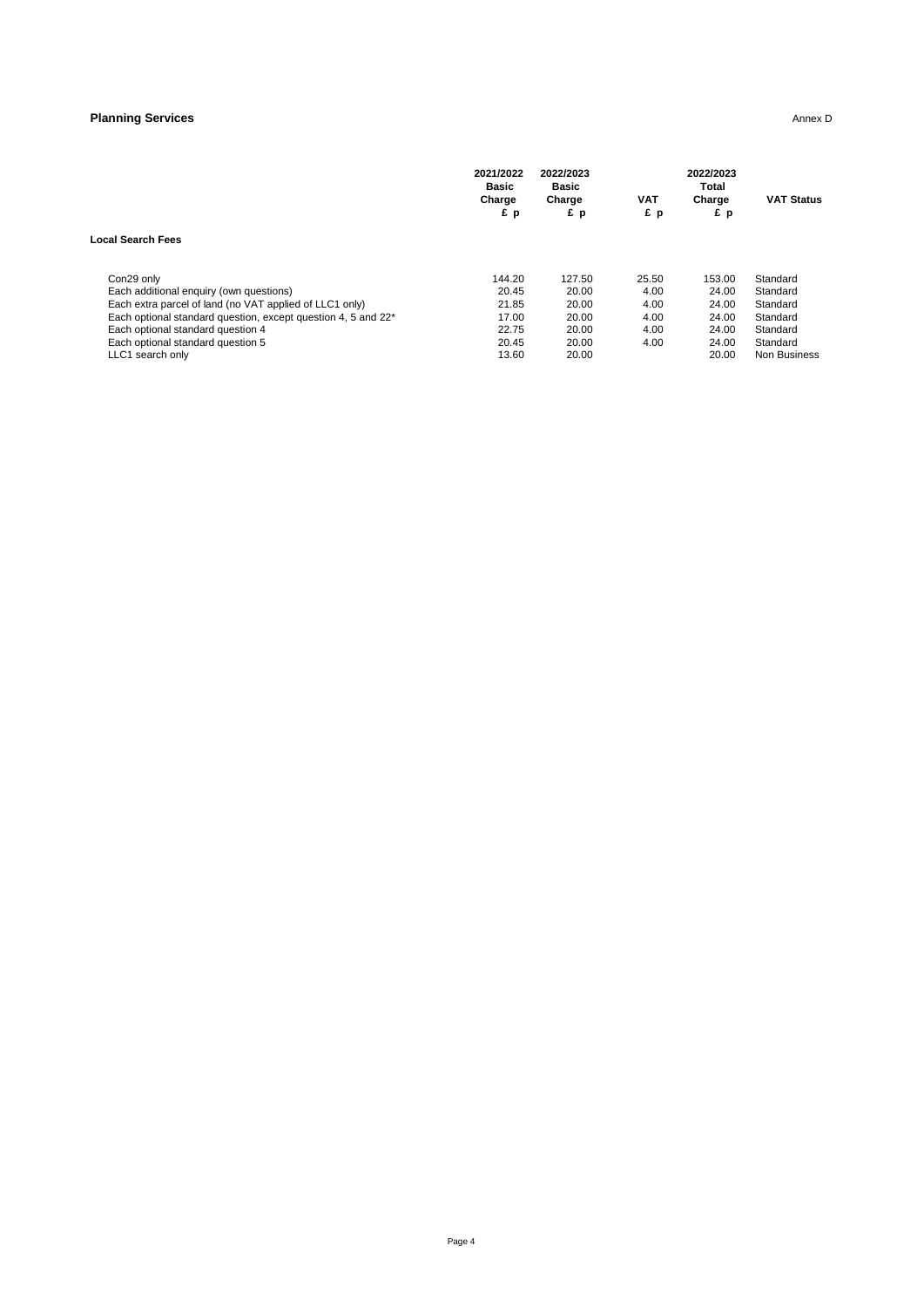#### **Planning Services** Annex D

Increase % 1.050

#### **Pre Application Planning Advice**

| <b>Service</b>                                                                                        | <b>Written Advice</b> | <b>Meeting &amp; Written Advice</b>                                                                                                                                                                                                                                                                                                                                                                       |
|-------------------------------------------------------------------------------------------------------|-----------------------|-----------------------------------------------------------------------------------------------------------------------------------------------------------------------------------------------------------------------------------------------------------------------------------------------------------------------------------------------------------------------------------------------------------|
| 1-2 dwellings<br>less than 0.5ha (outline)<br>less than 500m <sup>2</sup> floorspace<br>Change of use | £183<br>$+ VAT$       | $£366 + VAT$<br>Meeting up to 1 hour<br>Each additional meeting £183 per hour                                                                                                                                                                                                                                                                                                                             |
| 3-14 dwellings<br>0.5-0.99ha (outline)<br>500-999m <sup>2</sup> floorspace                            | £366<br>$+ VAT$       | $£733 + VAT$<br>Meeting up to 1 hour<br>Each additional meeting £183 per hour                                                                                                                                                                                                                                                                                                                             |
| 15-100 dwellings<br>1-3.0 ha (outline)<br>1000-2999m <sup>2</sup> floorspace                          | £733<br>$+ VAT$       | $£1465 + VAT$<br>Meeting(s) up to 2 hours<br>Each additional meeting £183 per hour                                                                                                                                                                                                                                                                                                                        |
| More than 100 dwellings or 3.0ha (outline) or<br>3000m2 floorspace                                    | £1.465<br>$+ VAT$     | $f2933 + VAT$<br>Meeting(s) up to 3 hours<br>Each additional meeting £183 per hour                                                                                                                                                                                                                                                                                                                        |
| Strategic Development sites.                                                                          | N/A                   | Meetings held in the context of an emerging Development Plan as an intrinsic part of the decision as to whether<br>to allocate the site or not will be free. At the point detailed site/design matters are discussed a fee of £2998 +<br>VAT is payable to cover a further 3 hours of meetings. Each additional meeting £183 per hour.                                                                    |
| Design Supplement.                                                                                    | $+ VAT$<br>£61        | For all non-Listed Building enquiries where a design input is required before a response can be made. This does<br>not apply to enquiries relating solely to applications for listed building consent.                                                                                                                                                                                                    |
| Advertisement Consent.                                                                                | $+ VAT$<br>£183       | $£244 + VAT$                                                                                                                                                                                                                                                                                                                                                                                              |
| Informal quick responses.                                                                             | N/A                   | An e-mail description of the proposals along with payment of the $E$ 30 fee will be required. An informal response<br>will be given by phone or e-mail within 3 working days of receipt. No meetings/ letters will be produced.                                                                                                                                                                           |
| Season Ticket.                                                                                        | N/A                   | Regular developers, agents or landowners may wish to negotiate a "season ticket" where, upon payment of an<br>up front fee to cover the estimated cost of enquiries likely to be made during the coming year the need to<br>complete the forms and payments for each enquiry can be avoided NB If the estimate is materially exceeded<br>subsequent meetings will be charged at the standard rates above. |
| Solicitor/agent letters requiring confirmation that<br>conditions have been discharged or satisfied.  | £183<br>$+ VAT$       | N/A                                                                                                                                                                                                                                                                                                                                                                                                       |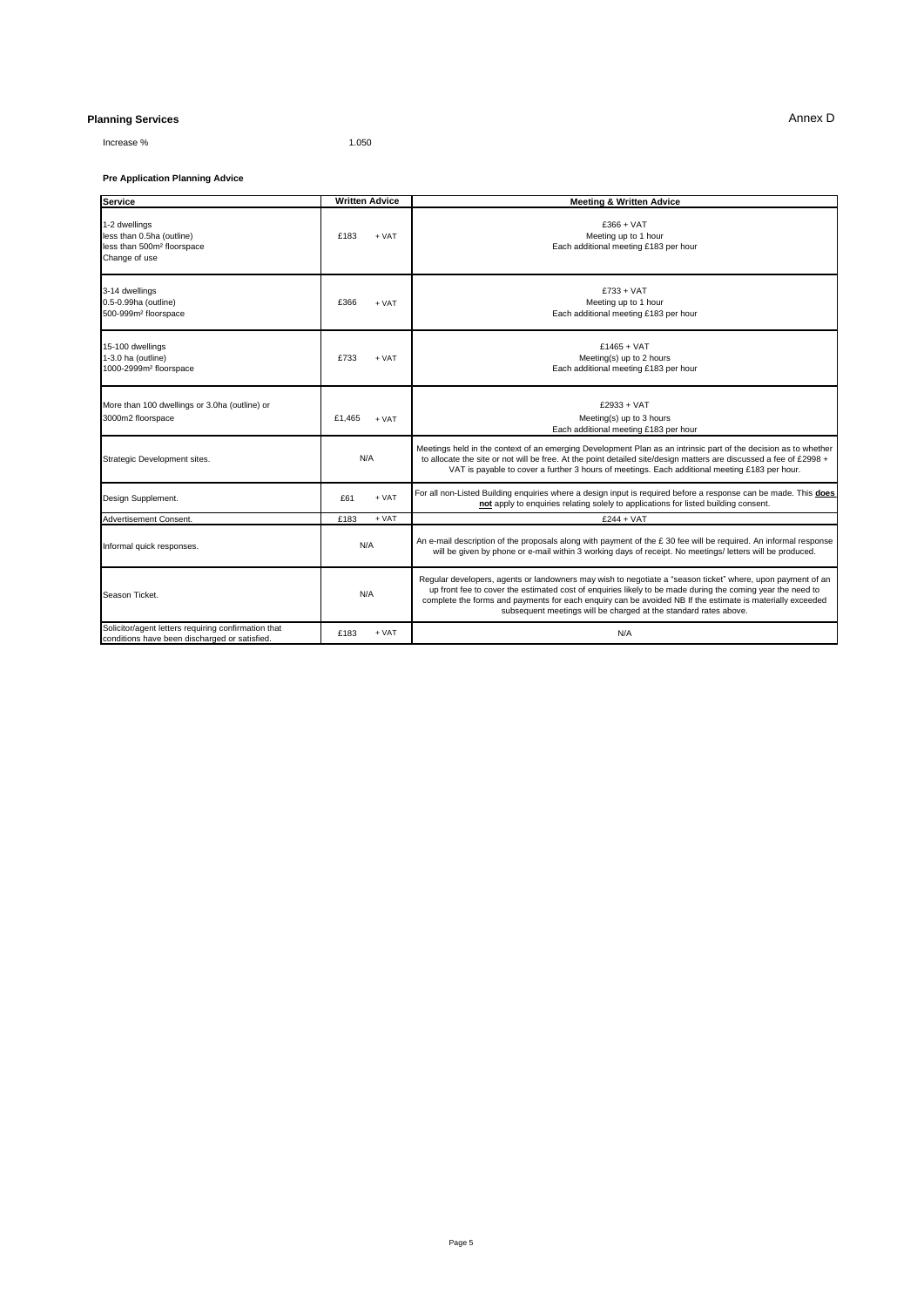| <b>Resources</b>                                                                                                                                                                                                                                         | Increase %                                | 1.050                                     |                          |                                    | Annex D                                                      |
|----------------------------------------------------------------------------------------------------------------------------------------------------------------------------------------------------------------------------------------------------------|-------------------------------------------|-------------------------------------------|--------------------------|------------------------------------|--------------------------------------------------------------|
| <b>Administration</b>                                                                                                                                                                                                                                    | 2021/2022<br><b>Basic</b><br>Charge<br>£p | 2022/2023<br><b>Basic</b><br>Charge<br>£p | VAT<br>£p                | 2022/2023<br>Total<br>Charge<br>£p | <b>VAT Status</b>                                            |
| Freedom of Information enquiries (charge per hr for search costs over the £450 'Appropriate Limit'):                                                                                                                                                     | 25.00                                     | 25.00                                     | $\overline{a}$           | 25.00                              | Non Business                                                 |
| Freedom of Information photocopying - per sheet                                                                                                                                                                                                          | 0.14                                      | 0.15                                      | 0.03                     | 0.18                               | Standard                                                     |
| <b>Summons Costs - Council Tax/NNDR</b>                                                                                                                                                                                                                  |                                           |                                           |                          |                                    |                                                              |
| Council Tax - Summons on application for Liability Order*<br>Council Tax - Costs of Liability Order hearing*<br>NNDR - Summons on application for Liability Order*<br>NNDR - Costs of Liability Order hearing*<br>* As approved by the Magistrates Court | 65.00<br>45.00<br>75.00<br>45.00          | 65.00<br>45.00<br>75.00<br>45.00          | $\overline{a}$<br>$\sim$ | 65.00<br>45.00<br>75.00<br>45.00   | Non Business<br>Non Business<br>Non Business<br>Non Business |
| <b>Miscellaneous properties</b><br>Garage rents                                                                                                                                                                                                          | 12.60                                     | 12.60                                     | 2.52                     | 15.12                              | Standard                                                     |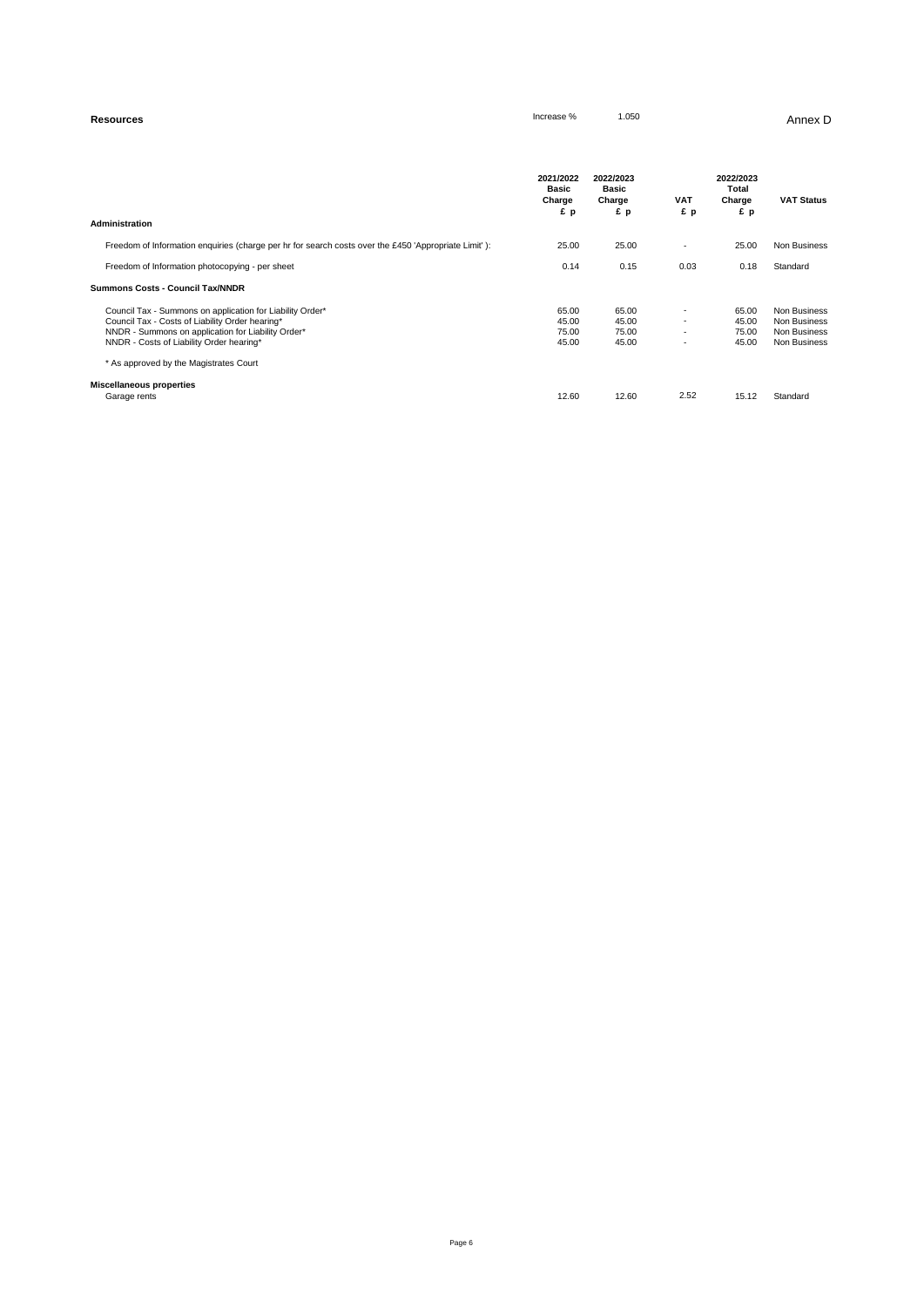| <b>Environmental &amp; Regulatory Services</b>                     |                     | Annex D | Increase | 1.050 |
|--------------------------------------------------------------------|---------------------|---------|----------|-------|
| <b>ENVIRONMENTAL PROTECTION</b>                                    | 2021/2022 2022/2023 |         |          |       |
| <b>Private Water Supplies</b>                                      |                     |         |          |       |
| Risk Assessment or Investigation (fee per hour)                    | £53.55              | £56.25  |          |       |
| Sampling – each visit – fixed fee                                  | £105.00             | £110.25 |          |       |
| Granting and Authorisation - fixed fee plus hourly<br>rate applies | £105.00             | £110.25 |          |       |
| Sample Analysis                                                    |                     |         |          |       |
| Taken under Regulation 10                                          |                     |         |          |       |
| Taken during check monitoring                                      | at cost             | at cost |          |       |
| Taken during audit monitoring                                      |                     |         |          |       |

#### **Regulation of Pollution from Industrial Sources**

#### **- Environmental Permitting Regulations 2010**

*Fees as laid down by the Secretary of State Please refer to www.gov.uk/local-authority-environmental-permit*

## **Environmental Information Regulations – Search Fees**

| Basic administration charge           | £26.25 | £27.55 |
|---------------------------------------|--------|--------|
| Contaminated Land information request | £84.00 | £88.20 |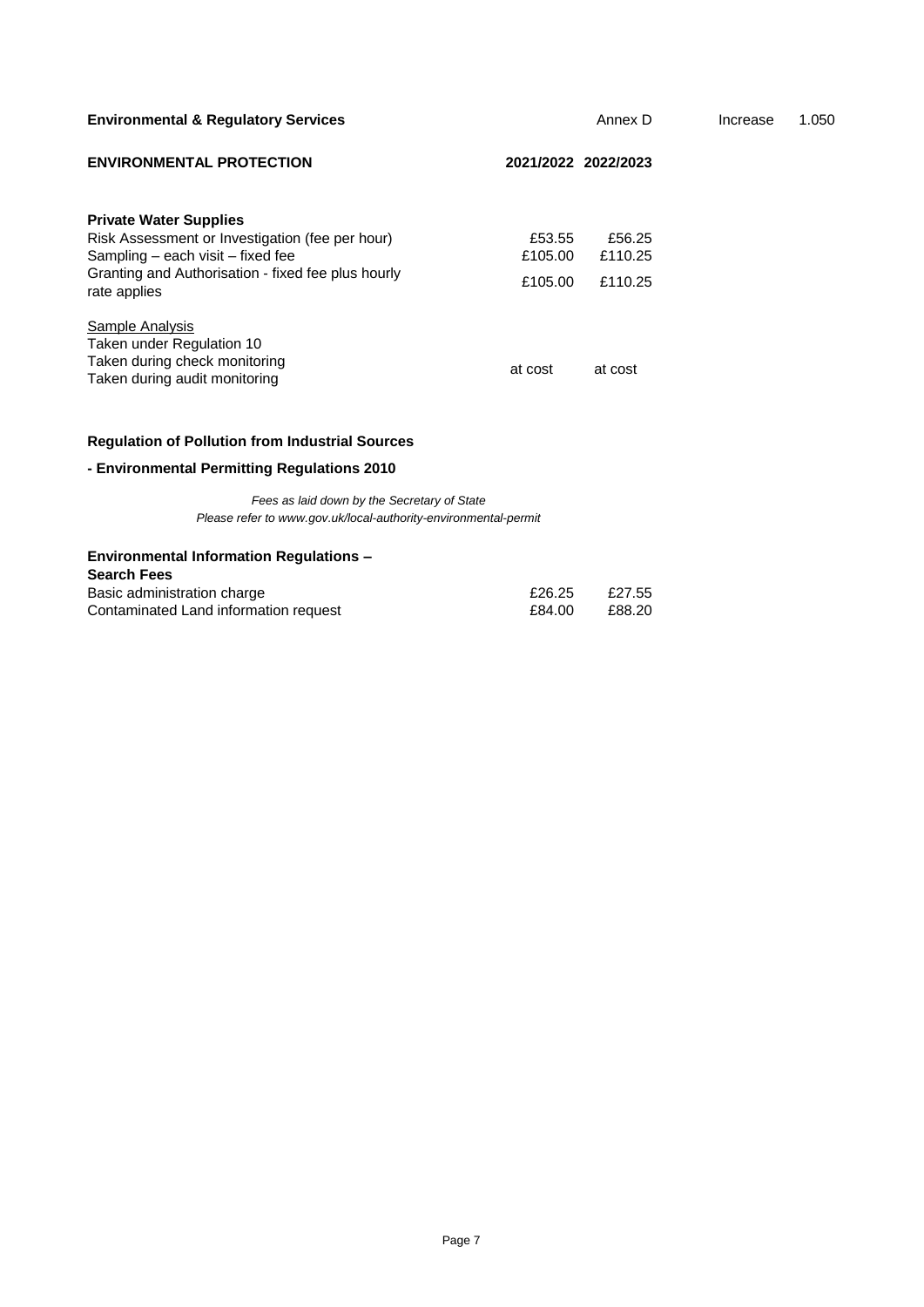| <b>Environmental &amp; Regulatory Services</b>                        |         | Annex D |
|-----------------------------------------------------------------------|---------|---------|
| <b>FOOD HEALTH &amp; SAFETY</b>                                       | 2022/22 | 2022/23 |
| <b>Export of Food Products</b>                                        |         |         |
| Food Export Health Certificate (including first hour of officer time) | £52.50  | £60.00  |
| Officer hourly rate after first hour                                  | £36.75  | £42.00  |
| <b>Other Products &amp; Services</b>                                  |         |         |
| E-learning                                                            | £36.75  | £35.00  |
| Safer Food, Better Business Information Pack                          | £8.40   | £15.00  |
| Food Hygiene Rating Re-visit                                          | £168.00 | £180.00 |
| <b>Condemned Food Certificate</b>                                     | £84.00  | £90.00  |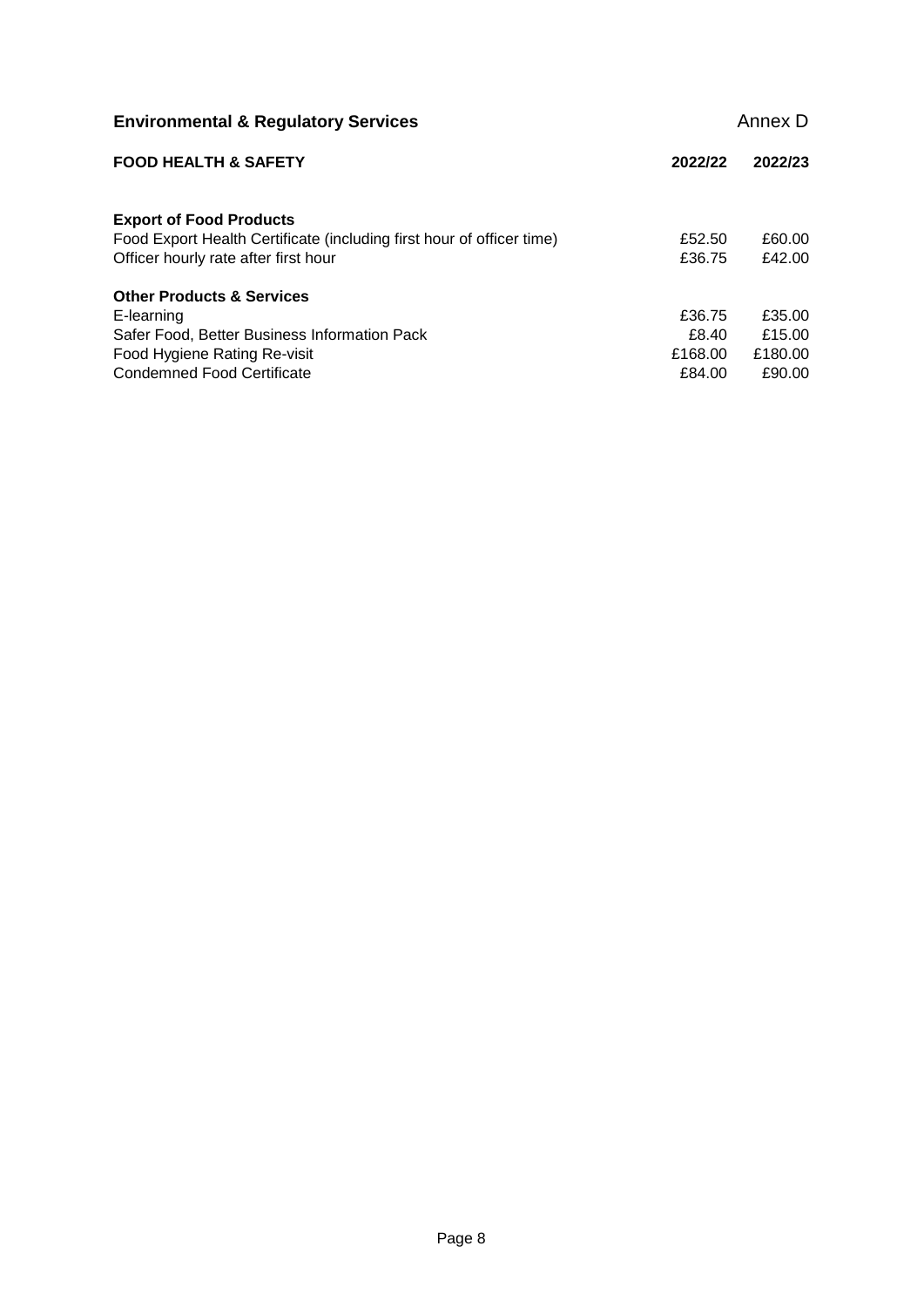| <b>Environmental &amp; Regulatory Services</b>                                  | Annex D         |                 | Increase | 1.050 |
|---------------------------------------------------------------------------------|-----------------|-----------------|----------|-------|
| <b>LICENSING - ANIMAL WELFARE</b>                                               | 2021/22         | 2022/23         |          |       |
| Breeding of Dogs <sup>1</sup>                                                   |                 |                 |          |       |
| New Application                                                                 | £367.50 £385.90 |                 |          |       |
| Renewal (1 to 3 years depending on rating + annual<br>inspection)               | £288.75 £303.20 |                 |          |       |
| Horse Riding Establishments <sup>1</sup>                                        |                 |                 |          |       |
| New Application                                                                 | £420.00 £441.00 |                 |          |       |
| Renewal (1 to 3 years depending on rating + annual<br>inspection)               | £288.75 £303.20 |                 |          |       |
| <b>Pet Shops</b>                                                                |                 |                 |          |       |
| New Application                                                                 | £283.50 £297.70 |                 |          |       |
| Renewal (1 to 3 years depending on rating)                                      | £241.50 £253.60 |                 |          |       |
| <b>Keeping or Training Animals for Exhibition</b>                               |                 |                 |          |       |
| New Application                                                                 | £283.50 £297.70 |                 |          |       |
| Renewal (3 years)                                                               | £241.50 £253.60 |                 |          |       |
| Home Boarding for Dogs (Day-time or overnight care within the home environment) |                 |                 |          |       |
| New Application                                                                 | £283.50 £297.70 |                 |          |       |
| Renewal (1 to 3 years depending on rating)                                      | £241.50 £253.60 |                 |          |       |
| <b>Providing Boarding in Kennels</b>                                            |                 |                 |          |       |
| Dogs - New Application - up to 50 dogs                                          | £283.50 £297.70 |                 |          |       |
| Dogs - Renewal (1 to 3 years depending on rating) - up to<br>50 dogs            | £241.50 £253.60 |                 |          |       |
| Dogs - New Application - over 50 dogs                                           | £330.75 £347.30 |                 |          |       |
| Dogs - Renewal (1 to 3 years depending on rating) – over 50<br>dogs             |                 | £288.75 £303.20 |          |       |
| Cats - New Application – up to 50 cats                                          | £283.50         | £297.70         |          |       |
| Cats - Renewal (1 to 3 years depending on rating) - up to                       | £241.50 £253.60 |                 |          |       |
| 50 cats<br>Cats - New Application – over 50 cats                                | £330.75 £347.30 |                 |          |       |
| Cats - Renewal (1 to 3 years depending on rating)- over 50                      |                 |                 |          |       |
| cats                                                                            | £288.75 £303.20 |                 |          |       |
| Total charge is the amount as shown plus veterinary                             |                 |                 |          |       |

*fees*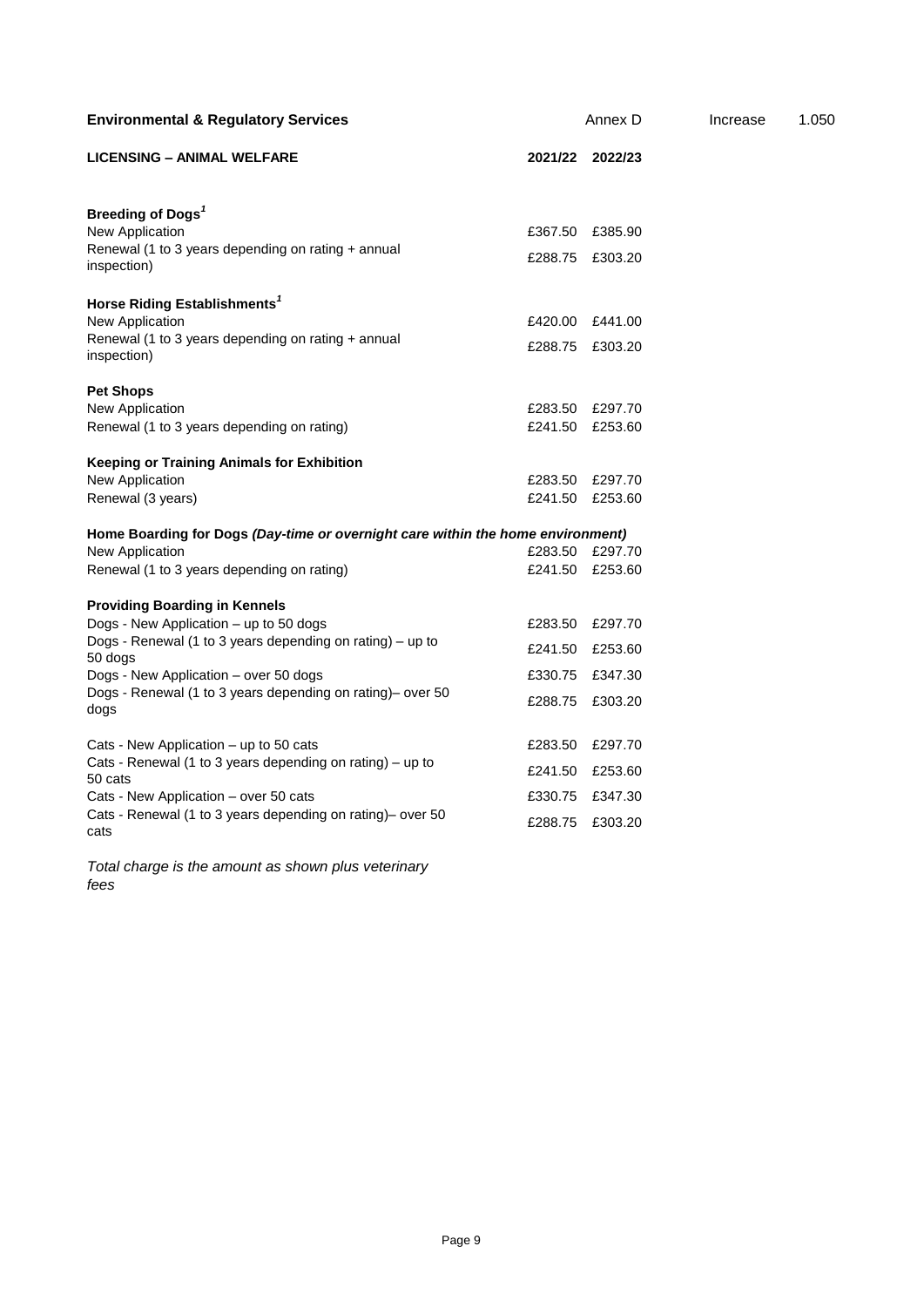| <b>Environmental &amp; Regulatory Services</b>             | Annex D |         | Increase | 1.050 |
|------------------------------------------------------------|---------|---------|----------|-------|
| <b>LICENSING - ANIMAL WELFARE</b>                          | 2021/22 | 2022/23 |          |       |
| <b>Providing Day Care for Dogs</b>                         |         |         |          |       |
| New Application $-$ up to 50 dogs                          | £231.00 | £242.55 |          |       |
| Renewal (1 to 3 years depending on rating) – up to 50 dogs | £241.50 | £253.60 |          |       |
| New Application – over 50 dogs                             | £330.75 | £347.30 |          |       |
| Renewal (1 to 3 years depending on rating) – over 50 dogs  | £288.75 | £303.20 |          |       |
| <b>Supplementary Fees</b>                                  |         |         |          |       |
| Franchise Licence - Dog Boarding only <sup>1</sup>         | £115.50 | £121.30 |          |       |
| Host Fee <sup>2</sup>                                      | £136.50 | £143.35 |          |       |
| Additional Activity <sup>3</sup>                           | £47.25  | £49.60  |          |       |
| Variation Fee e.g. amendment to a licence                  | £26.25  | £27.60  |          |       |
| Inspection Fee <sup>4</sup>                                | £126.00 | £132.30 |          |       |
| Re-Rating Fee <sup>5</sup>                                 | £131.25 | £137.80 |          |       |

*<sup>1</sup> Host fees will be required in addition to this licence*

*<sup>2</sup> Required per host family of a dog boarding franchise*

*<sup>3</sup> Payable in addition to the appropriate licence fees where more than one activity is undertaken at the same premises*

*<sup>4</sup> Payable if an inspection is required in addition to the initial inspection required included within the licence fee*

*5 Inspection and licence amendment for re-rating of the current star rating*

| £351.75 | £369.35             |
|---------|---------------------|
| £309.75 | £325.25             |
|         |                     |
|         | £1,223.25 £1,284.40 |
|         | £1.653.75 £1.736.45 |
|         | £1.953.00 £2.050.65 |
|         | £2,751.00 £2,888.55 |
|         |                     |

*1 Total charge is the amount as shown plus veterinary fees*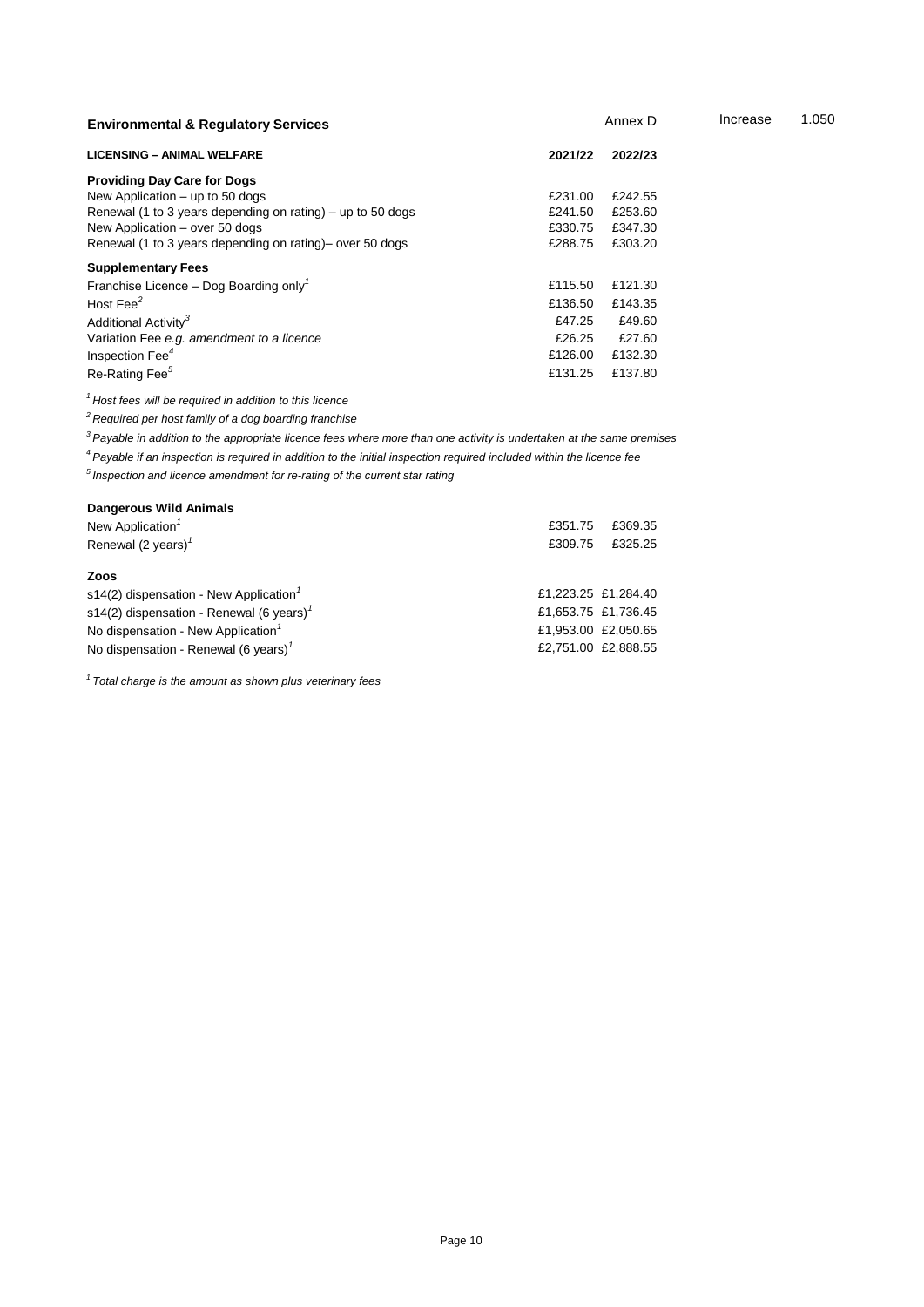| <b>Environmental &amp; Regulatory Services</b>                                                                                                                                                                                                                                                               |                                                               | Annex D                                                       |
|--------------------------------------------------------------------------------------------------------------------------------------------------------------------------------------------------------------------------------------------------------------------------------------------------------------|---------------------------------------------------------------|---------------------------------------------------------------|
| <b>LICENSING - TAXIS</b>                                                                                                                                                                                                                                                                                     | 2021/22                                                       | 2022/23                                                       |
|                                                                                                                                                                                                                                                                                                              |                                                               |                                                               |
| <b>Drivers Licence</b>                                                                                                                                                                                                                                                                                       |                                                               |                                                               |
| Hackney Carriage / Private Hire / Dual - 3 year - new application                                                                                                                                                                                                                                            | £250.00                                                       | £250.00                                                       |
| Hackney Carriage / Private Hire / Dual - 3 year - renewal<br>Single Private Hire to Dual Licence transfer                                                                                                                                                                                                    | £185.00<br>£53.00                                             | £185.00<br>£53.00                                             |
| Vehicle Licence - all 1 year<br>Hackney Carriage vehicle - new application<br>Hackney Carriage vehicle - renewal<br>Private Hire vehicle - new application<br>Private Hire vehicle - renewal<br>Transfer of vehicle licence - to another person<br>Transfer of vehicle licence – to another vehicle (1 year) | £250.00<br>£185.00<br>£250.00<br>£185.00<br>£25.00<br>£180.00 | £250.00<br>£185.00<br>£250.00<br>£185.00<br>£25.00<br>£180.00 |
| Transfer of vehicle licence - to another vehicle (remainder of plate)                                                                                                                                                                                                                                        | £86.00                                                        | £86.00                                                        |
| Temporary vehicle (Insurance Company)<br>Change of registration number                                                                                                                                                                                                                                       | £250.00<br>£86.00                                             | £250.00<br>£86.00                                             |
| <b>Private Hire Operators</b><br>Operator Licence - 5 year - new application<br>Operator Licence - 1 year - new application / renewal                                                                                                                                                                        | £400.00<br>£100.00                                            | £400.00<br>£100.00                                            |
| <b>Other Fees</b>                                                                                                                                                                                                                                                                                            |                                                               |                                                               |
| Knowledge Test<br>Replacement driver's badge                                                                                                                                                                                                                                                                 | £75.00<br>£28.00                                              | £75.00<br>£28.00                                              |
| Replacement external plate                                                                                                                                                                                                                                                                                   | £33.00                                                        | £33.00                                                        |
| Replacement internal plate                                                                                                                                                                                                                                                                                   | £28.00                                                        | £28.00                                                        |
| Vehicle bracket                                                                                                                                                                                                                                                                                              | £10.00                                                        | £10.00                                                        |
| Administration charge for any other requests                                                                                                                                                                                                                                                                 | £25.00                                                        | £25.00                                                        |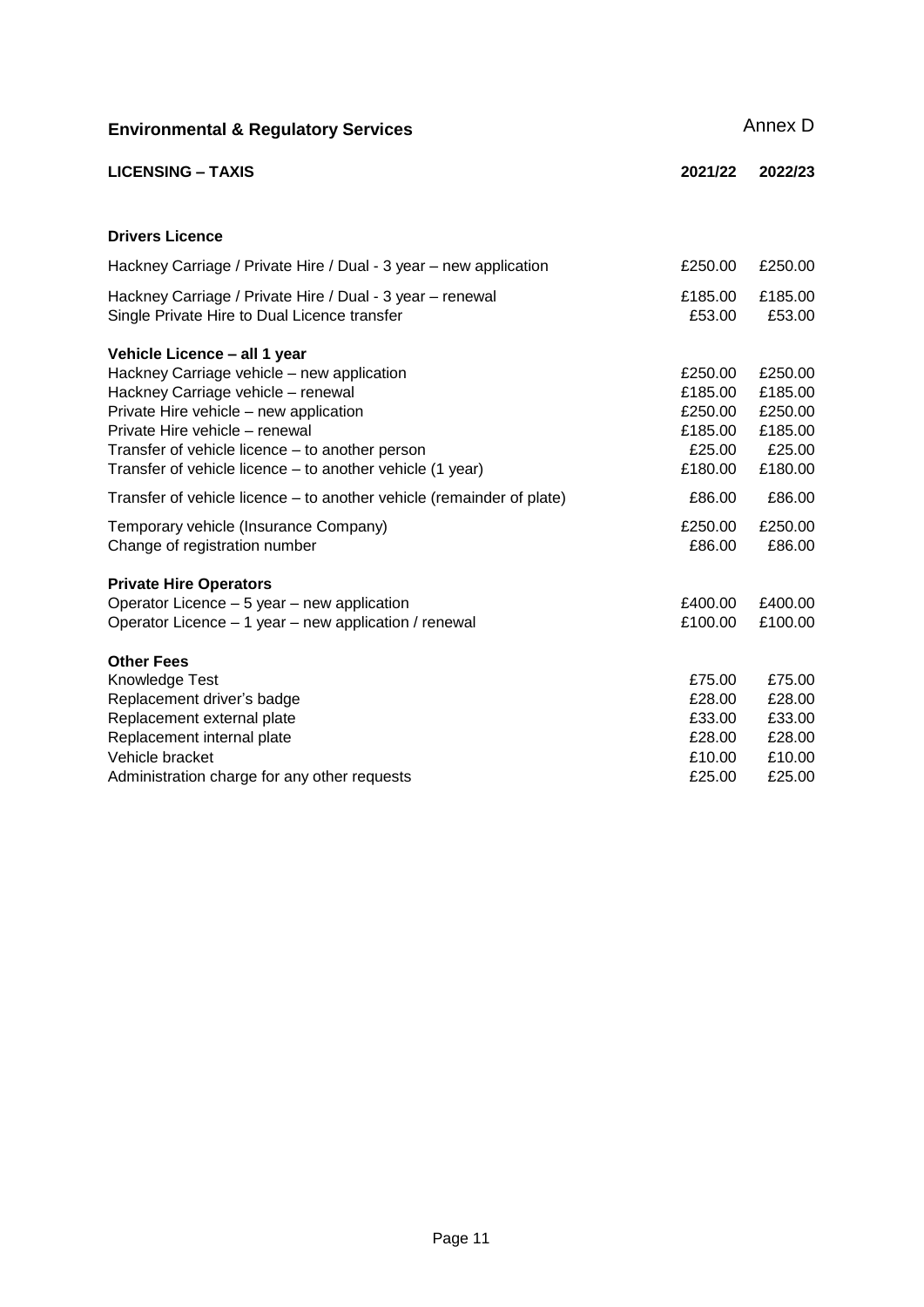| <b>Environmental &amp; Regulatory Services</b> | Annex D             | Increase | 1.050 |
|------------------------------------------------|---------------------|----------|-------|
| <b>LICENSING – STREET TRADING</b>              | 2022/23<br>2021/22  |          |       |
| <b>West Oxfordshire District Council</b>       |                     |          |       |
| Witney & Chipping Norton – annual              | £2,755.06 £2,892.82 |          |       |
| Witney & Chipping Norton $-3$ months           | £862.14<br>£821.09  |          |       |
| All other consents - annual                    | £1,841.90 £1,933.99 |          |       |
| All other consents - 3 months                  | £620.81<br>£591.24  |          |       |
| Individual Trader Day Rate (per stall)         | £63.98<br>£67.18    |          |       |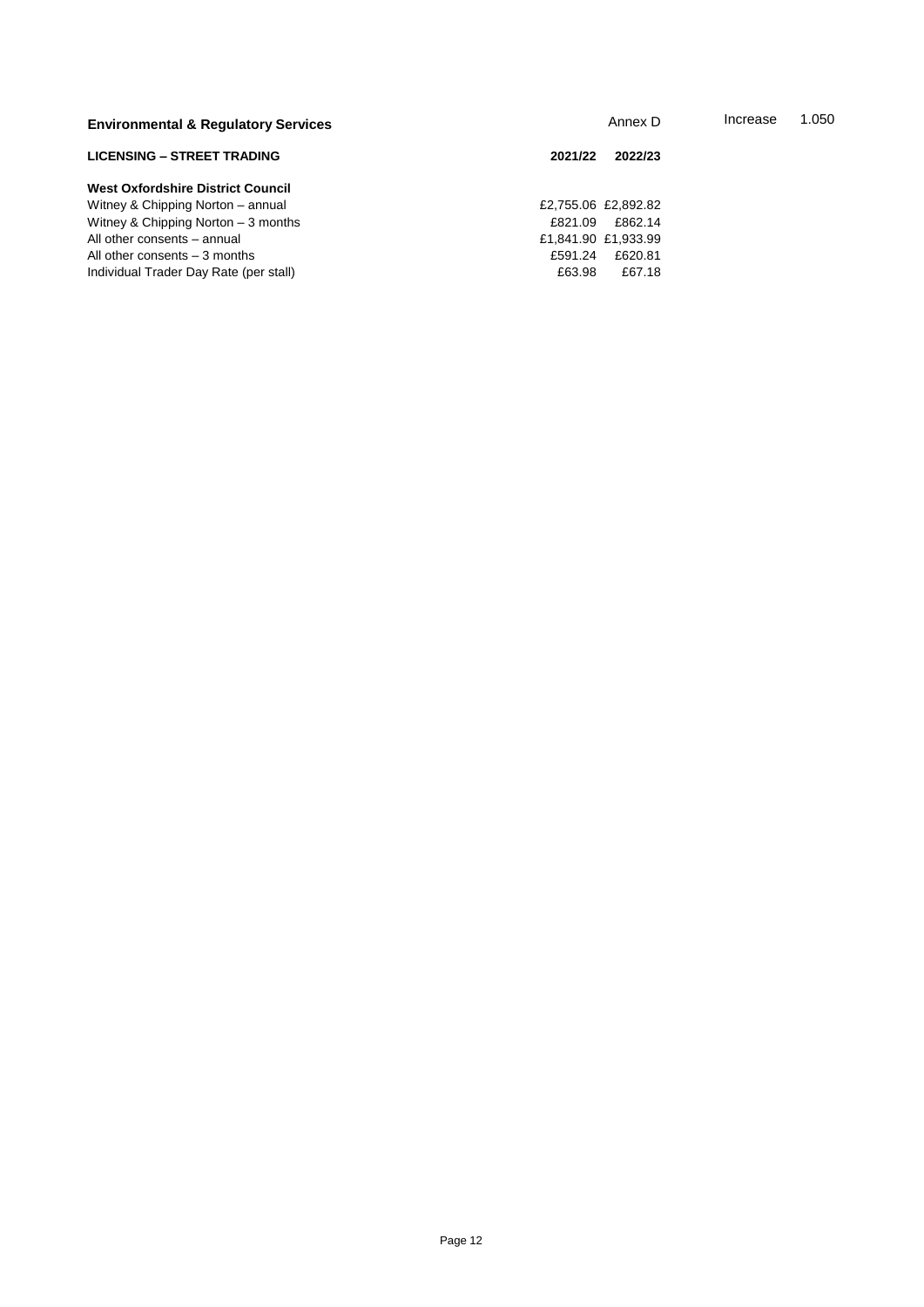| <b>Environmental &amp; Regulatory Services</b> | Annex D | Increase | 1.050 |
|------------------------------------------------|---------|----------|-------|
|                                                |         |          |       |

#### **LICENSING – CARAVAN AND CAMPSITES 2021/22 2022/23**

**All previous charging schedules to be replaced by the following:**

| New site application                                                                      |         |         |
|-------------------------------------------------------------------------------------------|---------|---------|
| $-5$ or less units                                                                        | £330.75 | £347.30 |
| $-6$ to 24 units                                                                          | £441.00 | £463.05 |
| $-25$ to 99 units                                                                         | £530.25 | £556.75 |
| $-100$ to 199 units                                                                       | £609.00 | £639.45 |
| $-200$ units and over                                                                     | £698.25 | £733.15 |
| Annual Fee for existing site licence                                                      |         |         |
| $-5$ or less units                                                                        | £278.25 | £292.15 |
| $-6$ to 24 units                                                                          | £367.50 | £385.90 |
| $-25$ to 99 units                                                                         | £456.75 | £479.60 |
| $-100$ to 199 units                                                                       | £530.25 | £556.75 |
| - 200 units and over                                                                      | £614.25 | £644.95 |
| <b>Other Fees</b>                                                                         |         |         |
| Transfer / amendment of existing site licence                                             | £105.00 | £110.25 |
| <b>Change Site Conditions</b>                                                             | £105.00 | £110.25 |
| <b>Site Rules Deposit</b>                                                                 | £52.50  | £55.15  |
| Administrative and other expenses to serve notice under the Mobile Homes Act 2013 £315.00 |         | £330.75 |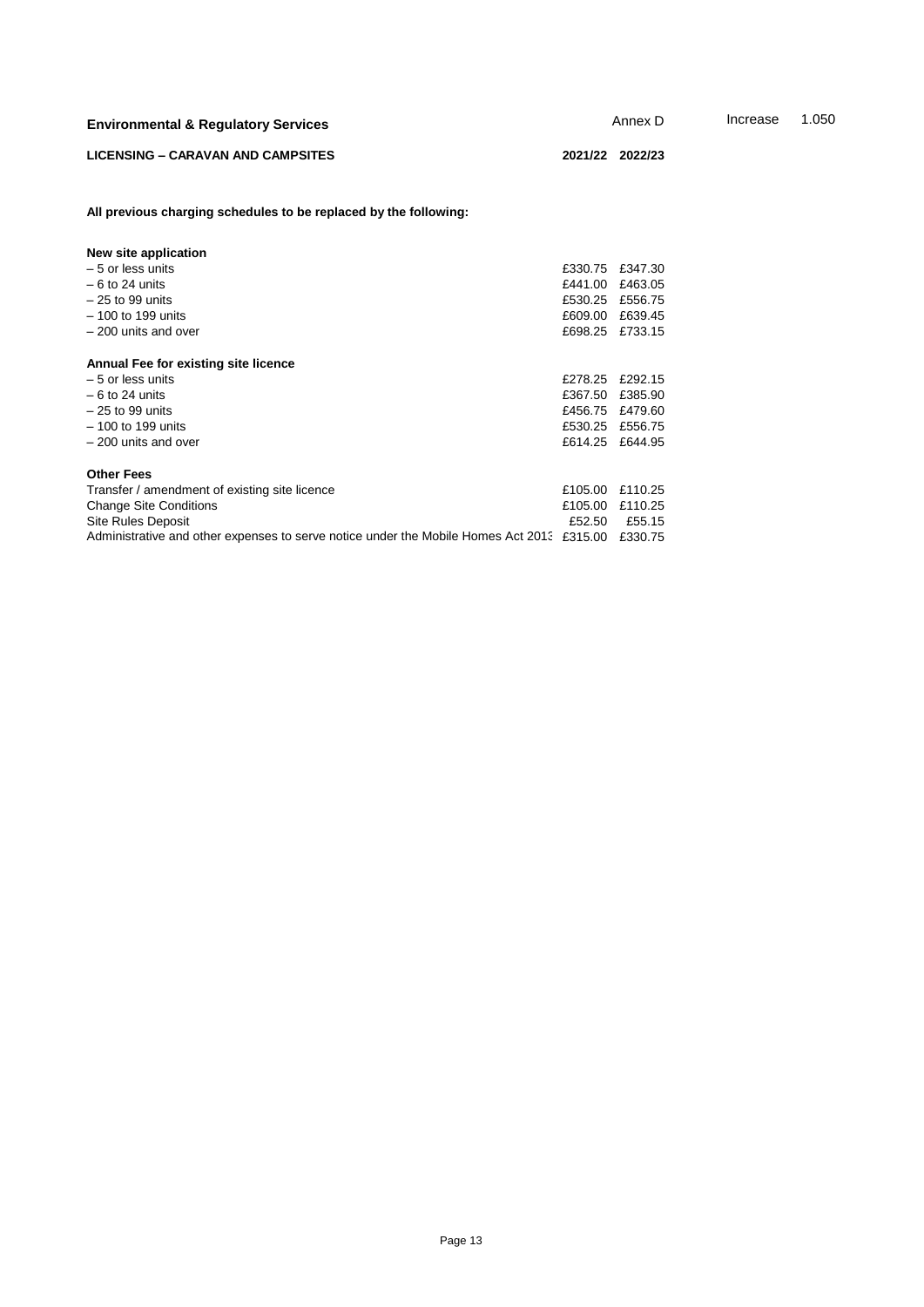| <b>Environmental &amp; Requlatory Services</b> |         | Annex D | Increase | 1.050 |
|------------------------------------------------|---------|---------|----------|-------|
| <b>LICENSING - GAMBLING ACT</b>                | 2021/22 | 2022/23 |          |       |
| <b>Betting Premises (excluding Tracks)</b>     |         |         |          |       |
| <b>New Premises</b>                            | £449.22 | £471.68 |          |       |
| Vary Premises                                  | £449.22 | £471.68 |          |       |
| <b>Transfer of Premises</b>                    | £100.51 | £105.53 |          |       |
| <b>Reinstatement of Premises</b>               | £200.96 | £211.01 |          |       |
| <b>Provisional Statement</b>                   | £449.22 | £471.68 |          |       |
| New Premises with Provisional                  | £82.74  | £86.88  |          |       |
| Annual Fee                                     | £177.33 | £186.20 |          |       |
| Notification of change                         | £29.53  | £31.00  |          |       |

For all other premises licence fees, please contact ers@publicagroup.uk.

The fees for gaming machine permits are set nationally – please refer to www.gambingcommission.gov.uk

**Lotteries and Amusements** (*Fees set nationally*)<br>
Small Lottery – new application<br>
Small Lottery – renewal

| Small Lottery - new application |  | £40.00 | £40.00 Statutory Fees |
|---------------------------------|--|--------|-----------------------|
| Small Lottery - renewal         |  | £20.00 | £20.00 Statutory Fees |
|                                 |  |        |                       |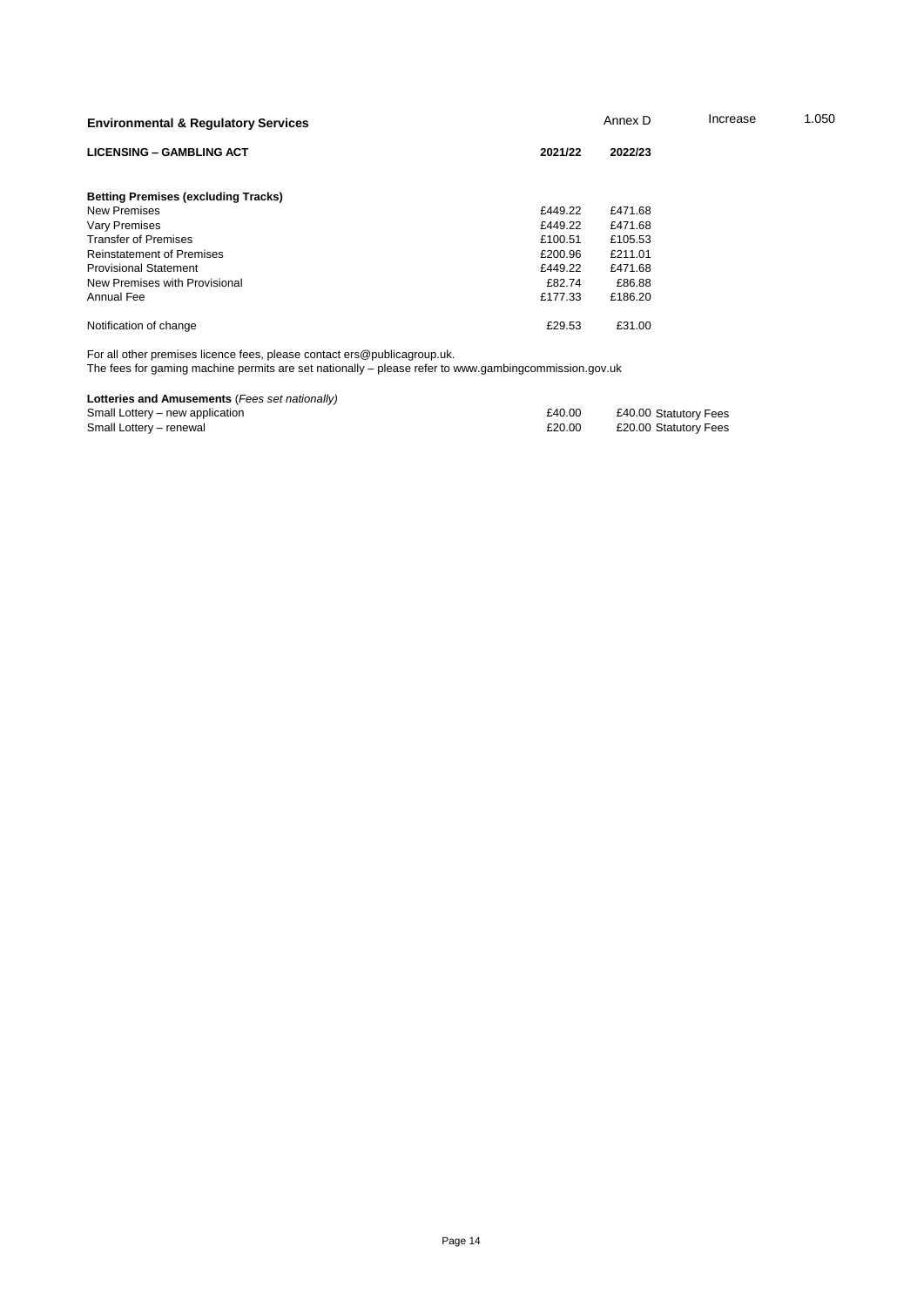| <b>Environmental &amp; Regulatory Services</b>                                                                                     |         | Annex D | Increase | 1.050 |
|------------------------------------------------------------------------------------------------------------------------------------|---------|---------|----------|-------|
| <b>LICENSING - OTHER</b>                                                                                                           | 2021/22 | 2022/23 |          |       |
| Alcohol & Entertainment (Licensing Act 2003)<br>Fees as laid down by the Secretary of State – please refer to www.gov.uk           |         |         |          |       |
| <b>Scrap Metal</b><br>Dealer (Site) Licence - New Application / Renewal<br>Collector's Licence - New Application / Renewal         | £559.18 | £587.14 |          |       |
| <b>Cosmetic Piercing</b><br>(Accupuncture, Tattoo, Ear Piercing & Electrolysis)<br>Premises registration (includes 1 practitioner) | £196.92 | £206.76 |          |       |
| Personal registration (each additional practitioner at a registered premises)                                                      | £145.91 | £153.20 |          |       |
| Sex Shop, Sex Cinema or Sexual Entertainment Venue<br>Please contact ers@publicagroup.uk to discuss your requirements              |         |         |          |       |
| <b>Houses in Multiple Occupation</b><br>HMO Licence (3 years)                                                                      | £651.00 | £683.55 |          |       |

Advisory Services<br>The council offers regulatory service support and advice as part of the Better Business for all partnership (https://www.thegrowthhub.biz/support-hub/better-business-for-all;<br>please contact ers@publicagro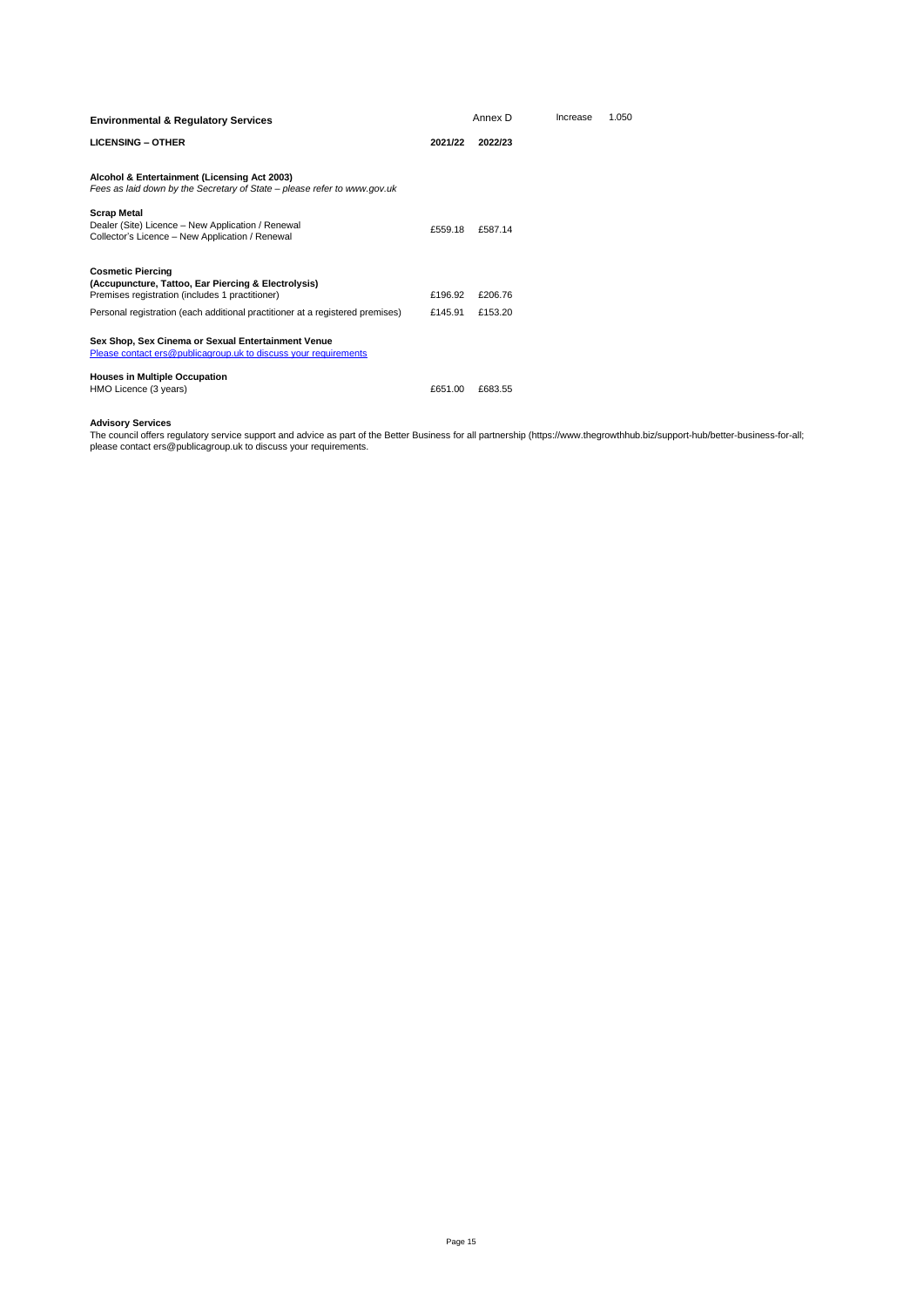#### **Environmental & Regulatory Services**

#### Annex D

| <b>Premises Licences</b>                                                                                                                                  | 2021/2022 | 2022/2023           | <b>VAT</b>                   | 2022/2023           | <b>VAT Status</b> |
|-----------------------------------------------------------------------------------------------------------------------------------------------------------|-----------|---------------------|------------------------------|---------------------|-------------------|
|                                                                                                                                                           |           | <b>Basic Charge</b> |                              | <b>Total Charge</b> |                   |
|                                                                                                                                                           | £p        | £p                  | £p                           | £p                  |                   |
| *Events that exceed 5,000 people will be liable for an additional fee<br>to be charged on an application for a premises licence authorising<br>the event. |           |                     |                              |                     |                   |
| Number of people                                                                                                                                          |           |                     |                              |                     |                   |
| 5,000-9,999                                                                                                                                               | 1,000.00  | 1,000.00            |                              | 1,000.00            | Non Business      |
| 10,000-14,999                                                                                                                                             | 2,000.00  | 2,000.00            | $\overline{\phantom{a}}$     | 2,000.00            | Non Business      |
| 15,000-19,999                                                                                                                                             | 4,000.00  | 4,000.00            | $\overline{\phantom{a}}$     | 4,000.00            | Non Business      |
| 20,000-29,999                                                                                                                                             | 8,000.00  | 8,000.00            | $\overline{\phantom{a}}$     | 8,000.00            | Non Business      |
| 30,000-39,999                                                                                                                                             | 16,000.00 | 16,000.00           | $\overline{\phantom{a}}$     | 16,000.00           | Non Business      |
| 40,000-49,999                                                                                                                                             | 24,000.00 | 24,000.00           | $\overline{\phantom{a}}$     | 24,000.00           | Non Business      |
| 50,000-59,999                                                                                                                                             | 32,000.00 | 32,000.00           | $\overline{\phantom{a}}$     | 32,000.00           | Non Business      |
| 60,000-69,999                                                                                                                                             | 40,000.00 | 40,000.00           | $\overline{\phantom{a}}$     | 40,000.00           | Non Business      |
| 70,000-79,999                                                                                                                                             | 48,000.00 | 48,000.00           | $\qquad \qquad \blacksquare$ | 48,000.00           | Non Business      |
| 80,000-89,999                                                                                                                                             | 56,000.00 | 56,000.00           | $\overline{\phantom{a}}$     | 56,000.00           | Non Business      |
| 90,000 and over                                                                                                                                           | 64,000.00 | 64,000.00           |                              | 64,000.00           | Non Business      |

Note: Fees are determined by Government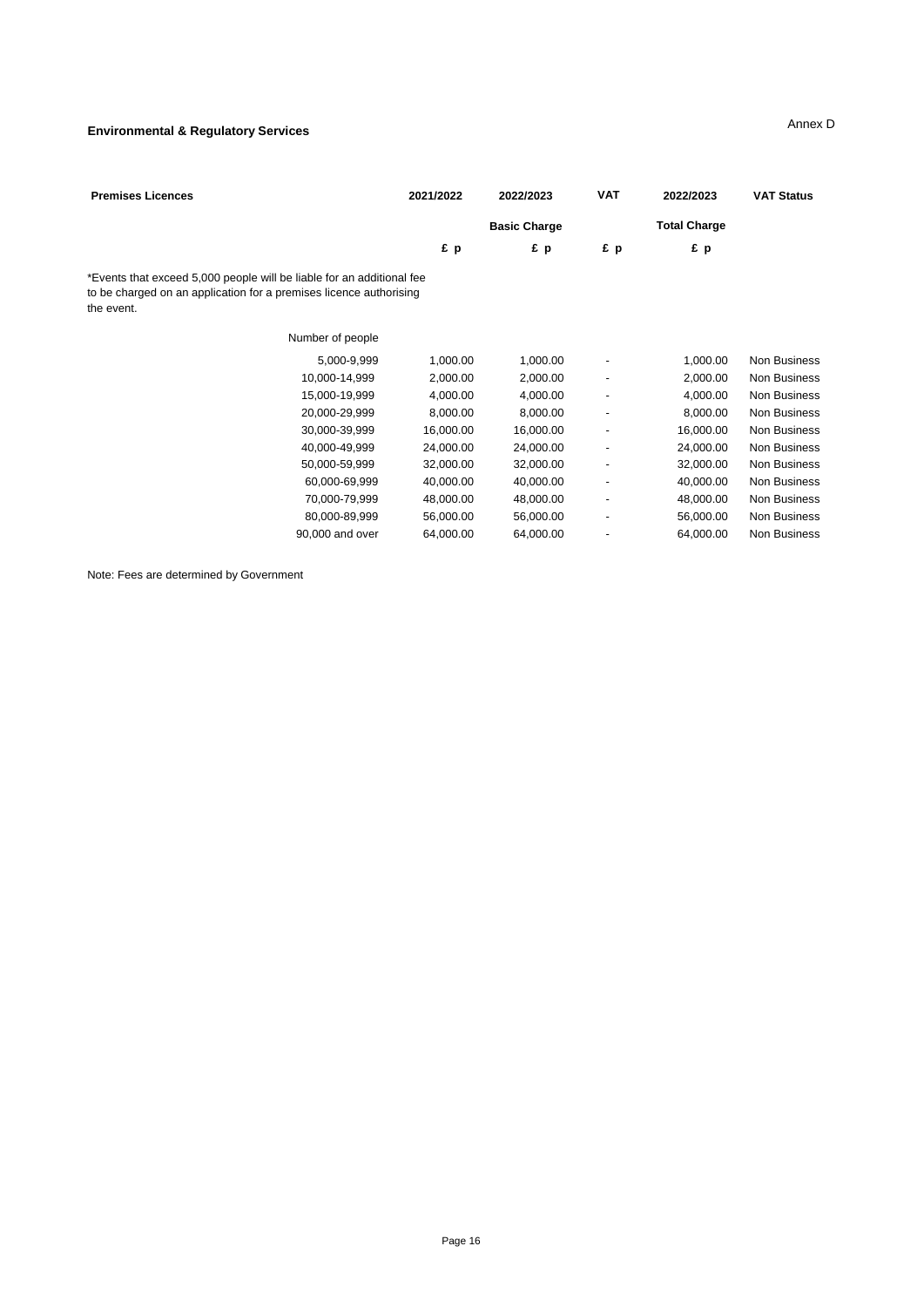#### **Environmental & Regulatory Services**

**Community Safety & Licensing (Licensing Act 2003)**

Annex D

| <b>Premises Licences</b>                                                                                                                                                           |               | 2021/2022           | 2022/2023           | <b>VAT</b> | 2022/2023           | <b>VAT Status</b>   |
|------------------------------------------------------------------------------------------------------------------------------------------------------------------------------------|---------------|---------------------|---------------------|------------|---------------------|---------------------|
| Fees relating to applications for premises licences, club premises certificates, variations,                                                                                       |               | <b>Basic Charge</b> | <b>Basic Charge</b> |            | <b>Total Charge</b> |                     |
| (but not changes of name and address etc or changes of designated premises supervisor)                                                                                             |               | £p                  | £p                  | £p         | £p                  |                     |
| the conversion of existing licences, and conversion/variations should be graduated using                                                                                           |               |                     |                     |            |                     |                     |
| five bands as shown:                                                                                                                                                               | <b>BAND A</b> | 100.00              | 100.00              | ٠          | 100.00              | Non Business        |
|                                                                                                                                                                                    | <b>BAND B</b> | 190.00              | 190.00              |            | 190.00              | Non Business        |
|                                                                                                                                                                                    | <b>BAND C</b> | 315.00              | 315.00              |            | 315.00              | <b>Non Business</b> |
|                                                                                                                                                                                    | <b>BAND D</b> | 450.00              | 450.00              |            | 450.00              | Non Business        |
|                                                                                                                                                                                    | <b>BANDE</b>  | 635.00              | 635.00              |            | 635.00              | <b>Non Business</b> |
| The annual charges payable by those holding licences and club premises certificates:                                                                                               |               |                     |                     |            |                     |                     |
|                                                                                                                                                                                    | <b>BAND A</b> | 70.00               | 70.00               | ٠          | 70.00               | <b>Non Business</b> |
|                                                                                                                                                                                    | <b>BAND B</b> | 180.00              | 180.00              |            | 180.00              | Non Business        |
|                                                                                                                                                                                    | <b>BAND C</b> | 295.00              | 295.00              |            | 295.00              | Non Business        |
|                                                                                                                                                                                    | <b>BAND D</b> | 320.00              | 320.00              |            | 320.00              | <b>Non Business</b> |
|                                                                                                                                                                                    | <b>BANDE</b>  | 350.00              | 350.00              | ٠          | 350.00              | Non Business        |
| Particular types of premises which do not have non-domestic rateable values would be allocated to Band A                                                                           |               |                     |                     |            |                     |                     |
| The various non-domestic rateable values should be allocated to bands in the following way:                                                                                        |               |                     |                     |            |                     |                     |
| Note:*Non-Domestic rateable value                                                                                                                                                  |               |                     |                     |            |                     |                     |
|                                                                                                                                                                                    | <b>BAND A</b> |                     |                     |            | *£0-£4,300          | <b>Non Business</b> |
|                                                                                                                                                                                    | <b>BAND B</b> |                     |                     |            | *£4,301-£33,000     | Non Business        |
|                                                                                                                                                                                    | <b>BAND C</b> |                     |                     |            | *£33,001-£87,000    | Non Business        |
|                                                                                                                                                                                    | <b>BAND D</b> |                     |                     |            | *£87,001-£125,000   | Non Business        |
|                                                                                                                                                                                    | <b>BANDE</b>  |                     |                     |            | *£125,001 and over  | Non Business        |
| *No fee or annual charge would be payable by church halls, chapel halls or other premises of a similar nature and village halls, parish and community halls or other premises of a |               |                     |                     |            |                     |                     |
| <b>Temporary Events Notice</b>                                                                                                                                                     |               | 21.00               | 21.00               |            | 21.00               | Non Business        |

Personal Licence 37.00 Non Business<br>Minor Variations procedure 89.00 Non Business (1990) And Discussions of the Same State of the State of the Sta<br>Note: Fees determined by Government

Page 17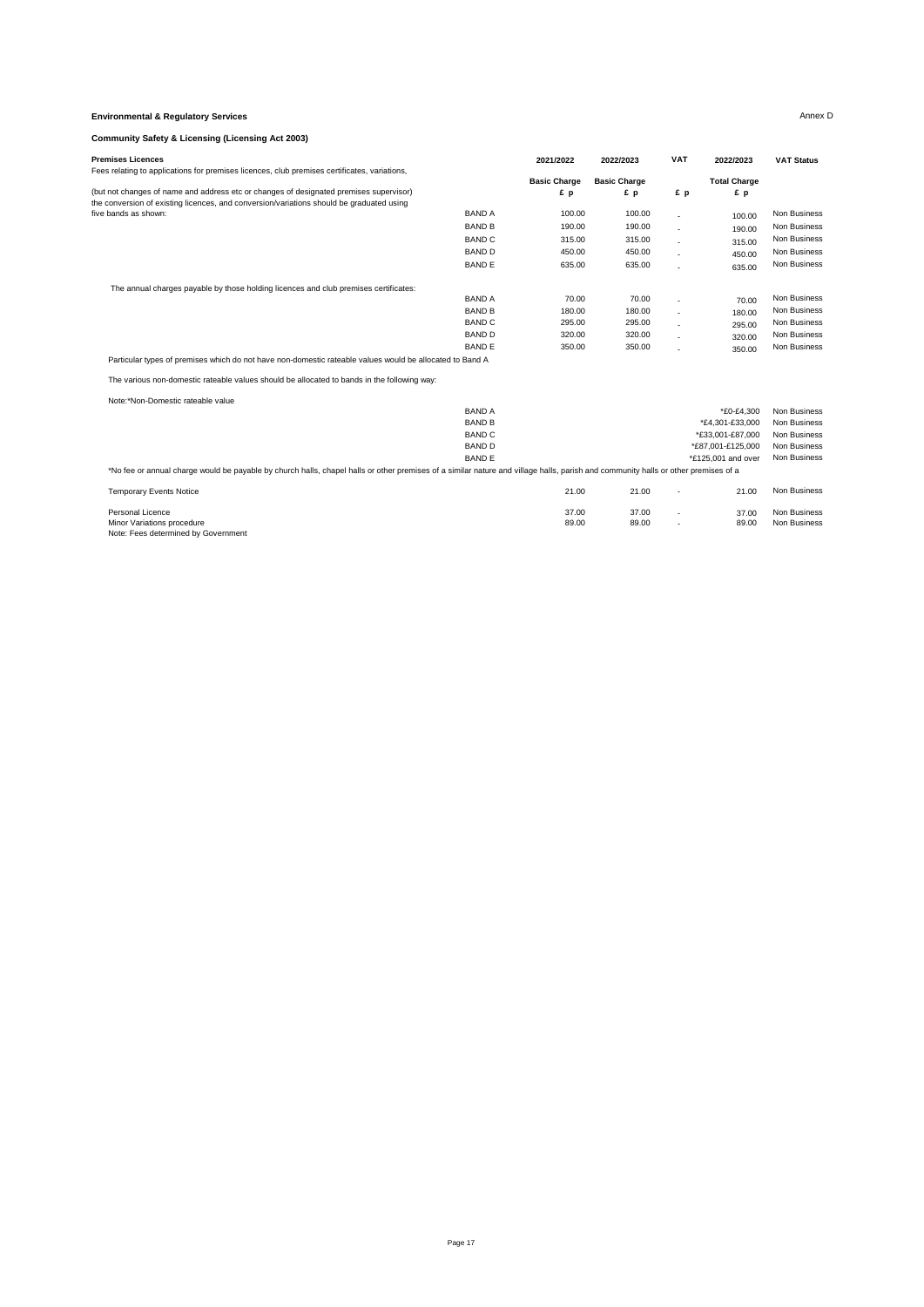## **Environmental & Regulatory Services** Annex D

#### **Community Safety & Licensing (Licensing Act 2003)**

| <b>Miscellaneous Fees</b>                                                | 2021/2022<br><b>Basic Charge</b> | 2022/2023 | <b>VAT</b>               | 2022/2023<br><b>Total Charge</b> | <b>VAT Status</b>   |
|--------------------------------------------------------------------------|----------------------------------|-----------|--------------------------|----------------------------------|---------------------|
|                                                                          | £p                               | £p        | £p                       | £p                               |                     |
| Application for a grant or renewal of personal licence                   | 37.00                            | 37.00     | ٠                        | 37.00                            | <b>Non Business</b> |
| Temporary event notices                                                  | 21.00                            | 21.00     | $\overline{\phantom{a}}$ | 21.00                            | Non Business        |
| Theft, loss etc of premises licence or summary                           | 10.50                            | 10.50     | $\overline{\phantom{a}}$ | 10.50                            | Non Business        |
| Application for a provisional statement where premises being built, etc. | 195.00                           | 195.00    | $\overline{\phantom{a}}$ | 195.00                           | <b>Non Business</b> |
| Notification of change of name or address                                | 10.50                            | 10.50     | ٠                        | 10.50                            | <b>Non Business</b> |
| Application to vary to specify individual as premises supervisor         | 23.00                            | 23.00     | $\overline{\phantom{a}}$ | 23.00                            | <b>Non Business</b> |
| Application for transfer of premises licence                             | 23.00                            | 23.00     | $\overline{\phantom{a}}$ | 23.00                            | Non Business        |
| Interim authority notice following death etc. of licence holder          | 23.00                            | 23.00     | ٠                        | 23.00                            | Non Business        |
| Theft, loss etc of certificate or summary                                | 10.50                            | 10.50     | $\overline{\phantom{a}}$ | 10.50                            | Non Business        |
| Notification of change of name or alteration of club rules               | 10.50                            | 10.50     | $\overline{\phantom{a}}$ | 10.50                            | <b>Non Business</b> |
| Change of relevant registered address of club                            | 10.50                            | 10.50     | ٠                        | 10.50                            | <b>Non Business</b> |
| Theft, loss etc of temporary event notice                                | 10.50                            | 10.50     | $\overline{\phantom{a}}$ | 10.50                            | <b>Non Business</b> |
| Theft, loss etc of personal licence                                      | 10.50                            | 10.50     | ٠                        | 10.50                            | <b>Non Business</b> |
| Duty to notify change of name or address                                 | 10.50                            | 10.50     | ۰                        | 10.50                            | Non Business        |
| Right of freeholder etc to be notified of licensing matters              | 21.00                            | 21.00     |                          | 21.00                            | <b>Non Business</b> |

Note: Fees determined by Government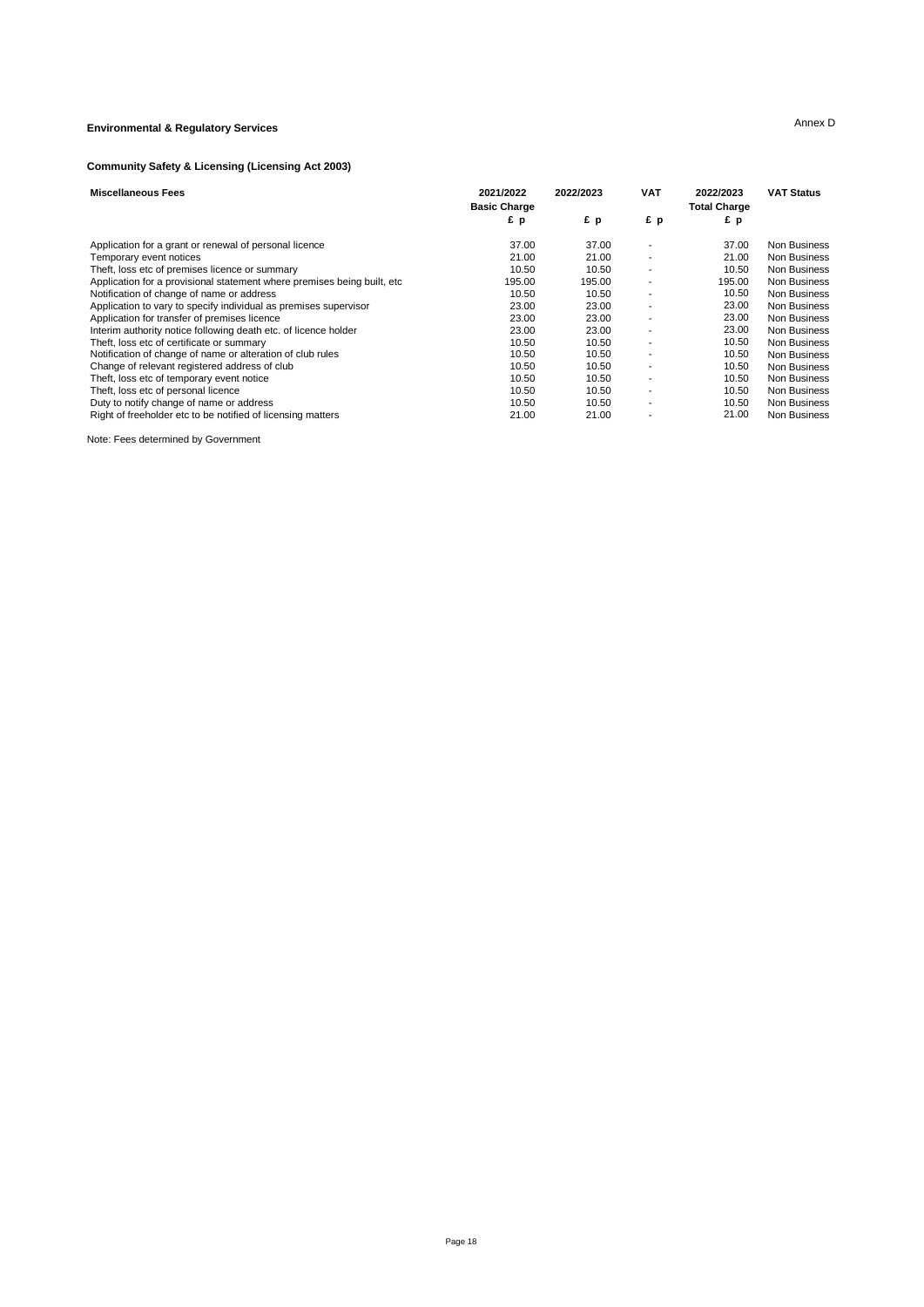## **Environmental & Regulatory Services** Annex D

| <b>Environmental Services</b>                                                                                                                                                                                                         |               | 2021/2022                 | 2022/2023                       | <b>VAT</b>               | 2022/2023             | <b>VAT Status</b>            |
|---------------------------------------------------------------------------------------------------------------------------------------------------------------------------------------------------------------------------------------|---------------|---------------------------|---------------------------------|--------------------------|-----------------------|------------------------------|
|                                                                                                                                                                                                                                       |               | <b>Basic Charge</b><br>£p | <b>Basic Charge</b><br>£p<br>£р |                          | Total<br>Charge<br>£p |                              |
| <b>Penalty Notices</b>                                                                                                                                                                                                                |               |                           |                                 |                          |                       |                              |
| Fine for Dog Fouling                                                                                                                                                                                                                  | statutory fee | 50.00                     | 50.00                           |                          | 50.00                 | Non business                 |
| <b>Parking enforcement</b><br>Operational Guidance to Local Authorities: Parking Policy and enforcement. Department for Transport. Traffic Management Act 2004<br>Higher Level Contravention paid after service of charge certificate | statutory fee | 105.00                    | 105.00                          | $\sim$                   | 105.00                | Non-business                 |
| Higher Level Contravention paid after 14 days but before service of charge certificate                                                                                                                                                | statutory fee | 70.00                     | 70.00                           |                          | 70.00                 | Non-business                 |
| Higher level contravention paid within 14 days                                                                                                                                                                                        | statutory fee | 35.00                     | 35.00                           |                          | 35.00                 | Non-business                 |
| Lower Level Contravention paid after service of charge certificate                                                                                                                                                                    | statutory fee | 75.00                     | 75.00                           |                          | 75.00                 | Non-business                 |
| Lower level contravention paid within 14 days                                                                                                                                                                                         | statutory fee | 50.00                     | 50.00                           | $\overline{\phantom{a}}$ | 50.00                 | Non-business                 |
| Lower level contravention paid within 14 days                                                                                                                                                                                         | statutory fee | 25.00                     | 25.00                           |                          | 25.00                 | Non-business                 |
| Nuisance parking<br>Fixed penalty notices (FPN's)<br>If paid within 14 days                                                                                                                                                           | statutory fee | 100.00<br>75.00           | 100.00<br>75.00                 | $\sim$                   | 100.00<br>75.00       | Non-business<br>Non-business |
| <b>Abandoned vehicles</b><br>Fixed penalty notices (FPN's)                                                                                                                                                                            | statutory fee | 200.00                    | 200.00                          |                          | 200.00                | Non-business                 |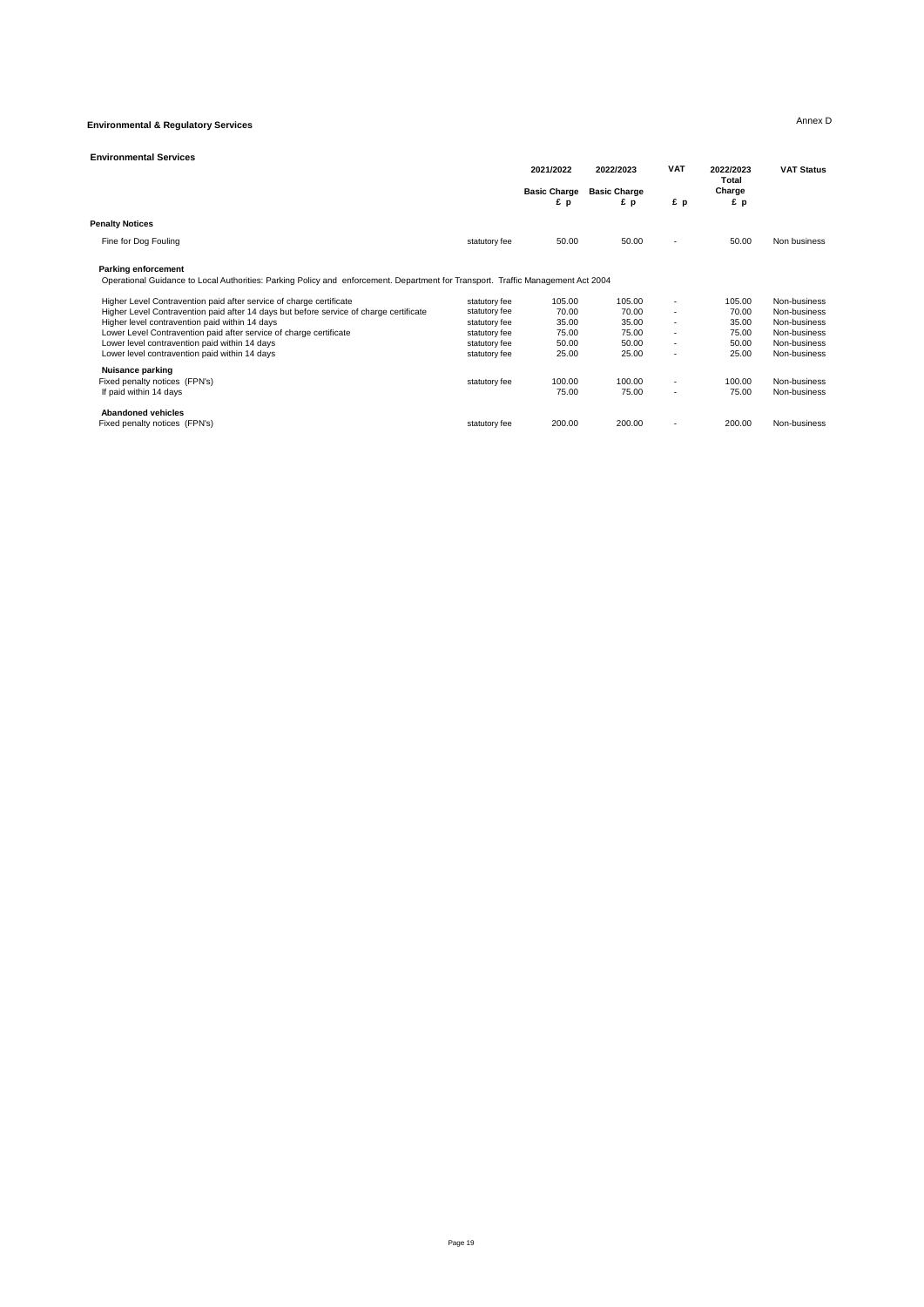## **Environmental & Regulatory Services** Annex D

| <b>Environmental Services</b>                            |                                                         |               | 2021/2022<br>2022/2023           |                  | <b>VAT</b>                                           | 2022/2023<br><b>Total</b> | <b>VAT Status</b>            |  |
|----------------------------------------------------------|---------------------------------------------------------|---------------|----------------------------------|------------------|------------------------------------------------------|---------------------------|------------------------------|--|
|                                                          |                                                         |               | <b>Basic Charge Basic Charge</b> |                  |                                                      | Charge                    |                              |  |
|                                                          |                                                         |               | £р                               | £p               | £p                                                   | £p                        |                              |  |
| <b>Penalty Notices (continued)</b>                       |                                                         |               |                                  |                  |                                                      |                           |                              |  |
| Depositing litter                                        | Fixed penalty notices (FPN's)<br>If paid within 14 days | statutory fee | 80.00<br>60.00                   | 80.00<br>60.00   |                                                      | 80.00<br>60.00            | Non-business<br>Non-business |  |
| Graffiti & Fly-posting                                   | Fixed penalty notices (FPN's)<br>If paid within 14 days | statutory fee | 80.00<br>60.00                   | 80.00<br>60.00   | $\overline{\phantom{a}}$                             | 80.00<br>60.00            | Non-business<br>Non-business |  |
| Unauthorised distribution of free printed matter         | Fixed penalty notices (FPN's)<br>If paid within 14 days | statutory fee | 80.00<br>60.00                   | 80.00<br>60.00   | $\overline{\phantom{a}}$                             | 80.00<br>60.00            | Non-business<br>Non-business |  |
| Failure to comply with a waste receptacles<br>notice     | Fixed penalty notices (FPN's)<br>If paid within 14 days | statutory fee | 80.00<br>60.00                   | 80.00<br>60.00   | $\overline{\phantom{a}}$                             | 80.00<br>60.00            | Non-business<br>Non-business |  |
| Failure to comply with a street litter control<br>notice | Fixed penalty notices (FPN's)<br>If paid within 14 days | statutory fee | 110.00<br>83.00                  | 110.00<br>83.00  |                                                      | 110.00<br>83.00           | Non-business<br>Non-business |  |
| Failure to comply with a litter clearing notice          | Fixed penalty notices (FPN's)<br>If paid within 14 days | statutory fee | 110.00<br>83.00                  | 110.00<br>83.00  | $\blacksquare$                                       | 110.00<br>83.00           | Non-business<br>Non-business |  |
| Failure to produce waste documents                       | Fixed penalty notices (FPN's)<br>If paid within 14 days | statutory fee | 300.00<br>180.00                 | 300.00<br>180.00 | $\blacksquare$<br>$\overline{\phantom{a}}$           | 300.00<br>180.00          | Non-business<br>Non-business |  |
| Failure to produce authority to transport waste          | Fixed penalty notices (FPN's)<br>If paid within 14 days | statutory fee | 300.00<br>180.00                 | 300.00<br>180.00 | $\overline{\phantom{a}}$                             | 300.00<br>180.00          | Non-business<br>Non-business |  |
| Smoking in smoke free premises or work<br>vehicles       | Fixed penalty notices (FPN's)<br>If paid within 14 days | statutory fee | 50.00<br>30.00                   | 50.00<br>30.00   | $\overline{\phantom{a}}$<br>$\overline{\phantom{a}}$ | 50.00<br>30.00            | Non-business<br>Non-business |  |
| Failure to display no smoking signs                      | Fixed penalty notices (FPN's)<br>If paid within 14 days | statutory fee | 200.00<br>150.00                 | 200.00<br>150.00 | $\overline{a}$                                       | 200.00<br>150.00          | Non-business<br>Non-business |  |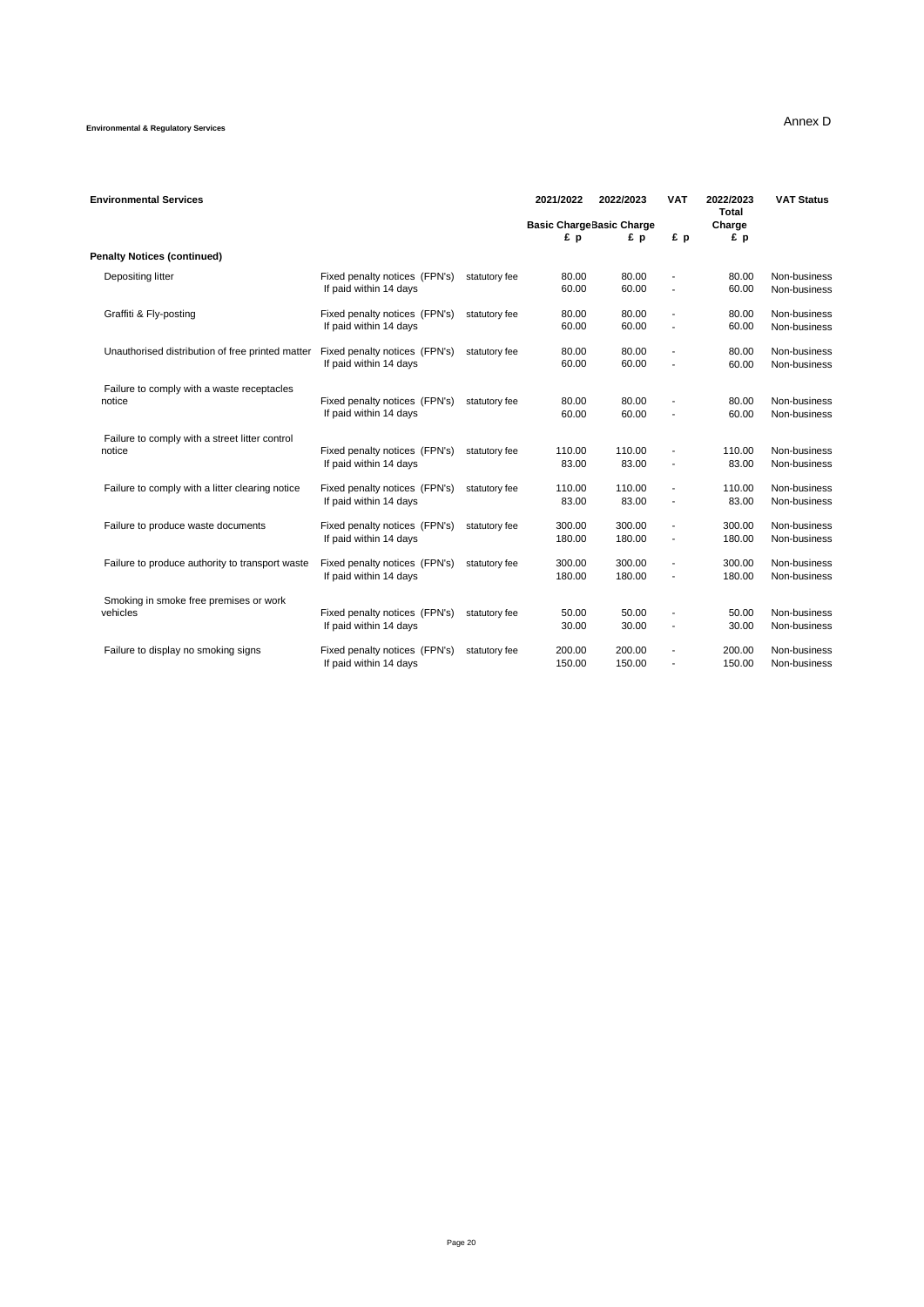## **BUILDING CONTROL – GENERAL NOTES AND REALLY AND A LOCAL AND ANNEX D**

#### **THE BUILDING ACT 1984 : THE BUILDING REGULATIONS 2010 (As amended)**

The building owner or agent must make a building regulations application and pay a fee for the construction of new works. All work must comply with the 2010 Building Regulations (as amended).

The person carrying out the building works is to liaise with and meet the requirements of the Local Authority Building Control and give the required notice for certain key stages of works as detailed in the quidance below.

The charges set out on the following pages have been set in accordance with the Building (Local Authority Charges) Regulations 2010. The tables give the charges for various categories of work.

#### **Full Plans Applications Charges**

The 'charges' shown in the following tables relate to Full Plans Applications. For the definition and details of Full Plans Applications please visit the respective Council's website.

#### **Building Notice Applications Charges**

Where building work is of a relatively minor nature, the Building Notice charge is the same for the Full Plans Application charge except for Cotswold District Council where the Building Notice charge is as shown on the relevant Tables.

For the definition and details of Building Notice Applications please visit the respective Council's website.

A Building Notice Application will not, in the majority of situations, be accepted for new dwellings. It is also likely that new dwellings may potentially attract additional charges depending on what level of design input has been achieved by the applicant.

#### **Regularisation Applications (Retrospective Works) Charges**

The charge required when depositing an application for regularisation (or reversion) is 100% of the appropriate charge as listed in the following tables **excluding VAT**, with an additional 50% premium added to it. This type of application is exempt from VAT.

For the definition and details of Regularisation Applications please visit the respective Council's website.

#### **Works to provide access and facilities for disabled persons**

Charges are not payable when the proposed work is to provide access and facilities in an existing dwelling or an extension to store equipment or provide medical treatment for a disabled person. In order to claim exemption, the appropriate evidence as to the relevance of the adaptation for the person's disability must accompany the application.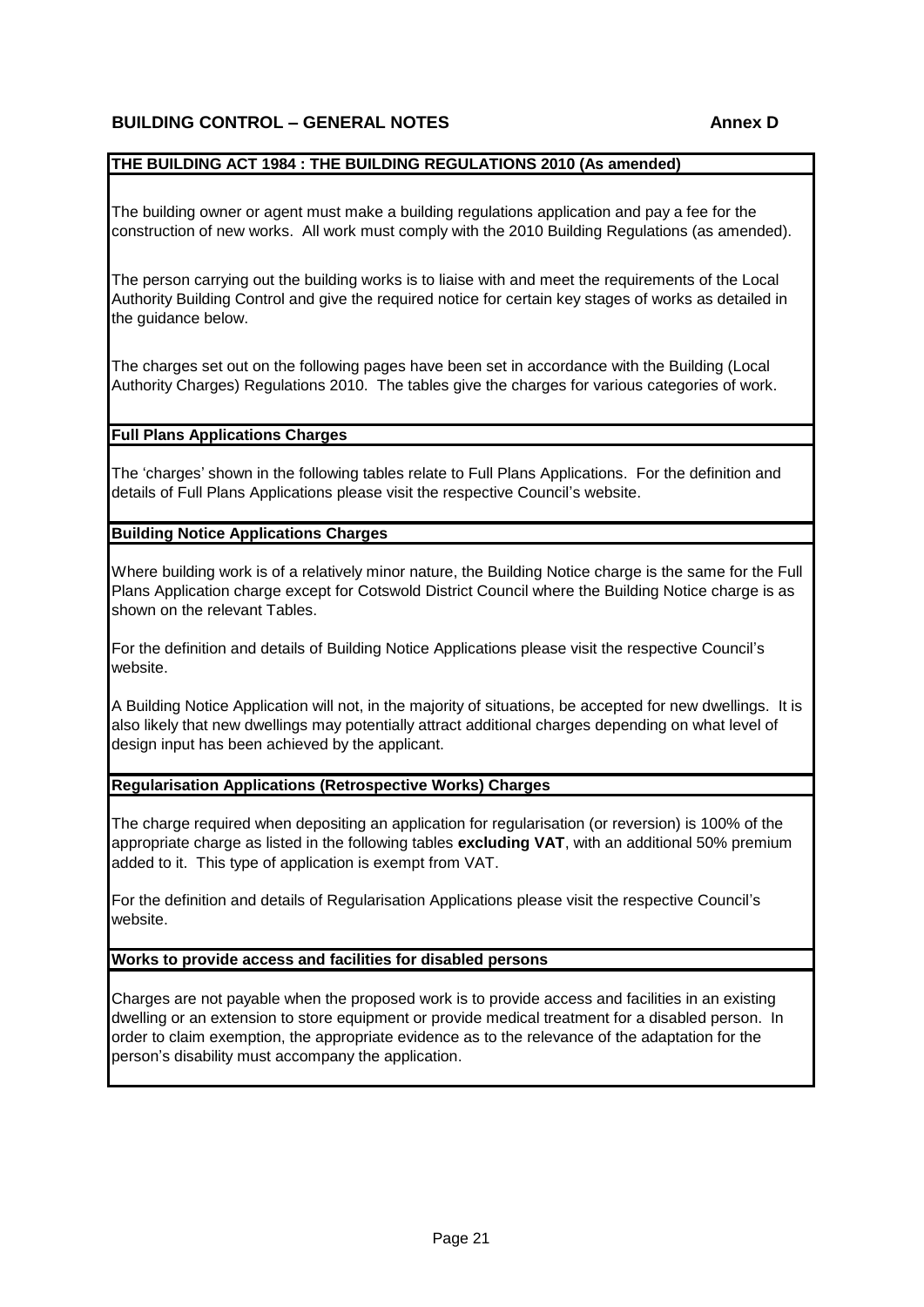## **BUILDING CONTROL**

Annex D

|                                                                                                        | Increase             |             |  |  |  |
|--------------------------------------------------------------------------------------------------------|----------------------|-------------|--|--|--|
| <b>TABLE A – NEW DWELLINGS</b> e.g. flats, houses with total floor area of less than 300m <sup>2</sup> |                      |             |  |  |  |
| No. of dwellings                                                                                       | Charge               | Charge      |  |  |  |
|                                                                                                        | (excl. VAT)          | (incl. VAT) |  |  |  |
|                                                                                                        | £594.00              | £712.80     |  |  |  |
|                                                                                                        | Price on application |             |  |  |  |

**Notes:**

**a)** Where more than 1 dwelling is proposed, charges will be calculated on an individual application

**b)** New dwellings over  $300m^2$  in floor area – charges to be negotiated.

**c)** No additional fees are payable for different associated garages, built at the same time as the

[d\) Local Authority Building Control \(LABC\) can provide competitively priced](http://www.labcwarranty.co.uk/) 10 year Structural

| <b>TABLE B - DOMESTIC AND COMMERCIAL EXTENSIONS TO A SINGLE BUILDING</b> |                       |                       |  |  |  |
|--------------------------------------------------------------------------|-----------------------|-----------------------|--|--|--|
| <b>Description</b>                                                       | Charge<br>(excl. VAT) | Charge<br>(incl. VAT) |  |  |  |
| Erection / Extension of a garage (30 $m2$ to 60 $m2$ )                   | £319.00               | £382.80               |  |  |  |
| Garage conversion to habitable accommodation                             | £239.00               | £286.80               |  |  |  |
| Loft conversion up to 100m <sup>2</sup>                                  | £637.00               | £764.40               |  |  |  |
| Loft conversion over 100m <sup>2</sup>                                   | Price on application  |                       |  |  |  |
| Extension up to $20m^2$                                                  | £494.00               | £592.80               |  |  |  |
| Extension $20m^2$ up to $60m^2$                                          | £654.00               | £784.80               |  |  |  |
| Extension $60m^2$ up to $100m^2$                                         | £822.00               | £986.40               |  |  |  |
| Extension over 100m <sup>2</sup>                                         | Price on application  |                       |  |  |  |

**Notes:**

**a)** References to floor area relate to the total internal area of all storeys.

**b)** Where more than one extension is proposed, the floor areas must be added together to determine

**c)** Some alterations to buildings to improve facilities for disabled persons are exempt from charges.

| <b>TABLE C - ALL OTHER WORK</b> |                      |             |
|---------------------------------|----------------------|-------------|
| <b>Description</b>              | Charge               | Charge      |
|                                 | (excl. VAT)          | (incl. VAT) |
| <b>Under £1,000</b>             | £119.00              | £142.80     |
| £1,001 to £5,000                | £239.00              | £286.80     |
| £5,001 to £10,000               | £319.00              | £382.80     |
| £10,001 to £20,000              | £439.00              | £526.80     |
| £20,001 to £30,000              | £622.00              | £746.40     |
| £30,001 to £40,000              | £759.00              | £910.80     |
| £40,001 to £50,000              | £877.00              | £1,052.40   |
| £50,001 to £60,000              | £1,076.00            | £1,291.20   |
| £60,001 to £70,000              | £1,157.00            | £1,388.40   |
| £70,001 to £80,000              | £1,275.00            | £1,530.00   |
| Over £80,000                    | Price on application |             |

For competitive quotations for projects over £80,000 please contact the building control team on

01993 861651 or by emailing building.control@westoxon.gov.uk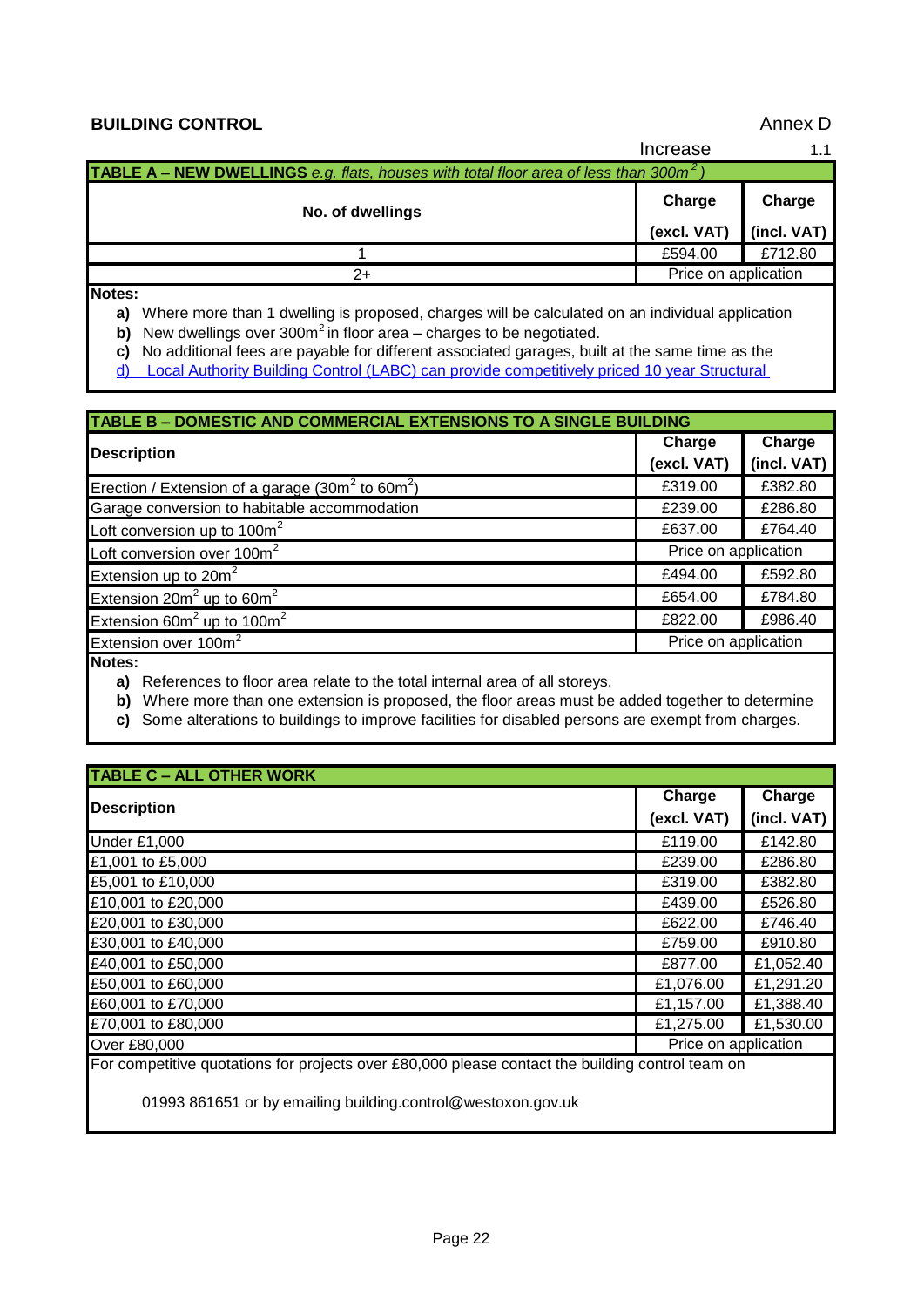| <b>BUILDING CONTROL</b>                                                                                                                                                                                                                                                                 |             | Annex D              |  |  |  |  |
|-----------------------------------------------------------------------------------------------------------------------------------------------------------------------------------------------------------------------------------------------------------------------------------------|-------------|----------------------|--|--|--|--|
|                                                                                                                                                                                                                                                                                         | Increase    | 1.1                  |  |  |  |  |
| <b>TABLE C - ALL OTHER WORK continued</b>                                                                                                                                                                                                                                               |             |                      |  |  |  |  |
|                                                                                                                                                                                                                                                                                         | Charge      | Charge               |  |  |  |  |
| <b>Description</b>                                                                                                                                                                                                                                                                      | (excl. VAT) | (incl. VAT)          |  |  |  |  |
| Electrical installations if not using a competent electrical engineer                                                                                                                                                                                                                   | £491.00     | £589.20              |  |  |  |  |
| New windows install by non FENSA opp – up to 8 windows                                                                                                                                                                                                                                  | £119.00     | £142.80              |  |  |  |  |
| New windows install by non FENSA opp – over to 8 windows                                                                                                                                                                                                                                |             | Price on application |  |  |  |  |
| Notes on additional services:<br>Local Authority Building Control (LABC) can provide competitively priced 10 year Structural<br>a)<br>SAP/EPC and SBEM calculations can be provided – price on application.<br>b)<br>Air pressure testing can be provided – price on application.<br>C) |             |                      |  |  |  |  |
| For more information please contact:                                                                                                                                                                                                                                                    |             |                      |  |  |  |  |
| $\Gamma$ ho building control toom on 01002.861651                                                                                                                                                                                                                                       |             |                      |  |  |  |  |

The building control team on 01993 861651 [Email: building.control@westoxon.gov.uk](mailto:building.control@westoxon.gov.uk) 

## **TABLE D – ADDITIONAL SERVICES**

Other relevant services not covered by the previous tables may be undertaken on a 'cost recovery' basis. The following are examples of additional services which the Council may provide:

- · **Provision of Completion Certificates e.g. where requested more than six months after completion of the building work**
- · **Advisory work in connection with i) demolition of buildings and ii) dangerous structures**
- · **There is a charge of £146 to administer an application which has not been visited for 10 years.**

Services will be charged on an hourly rate of £ 73.00 per hour (including VAT).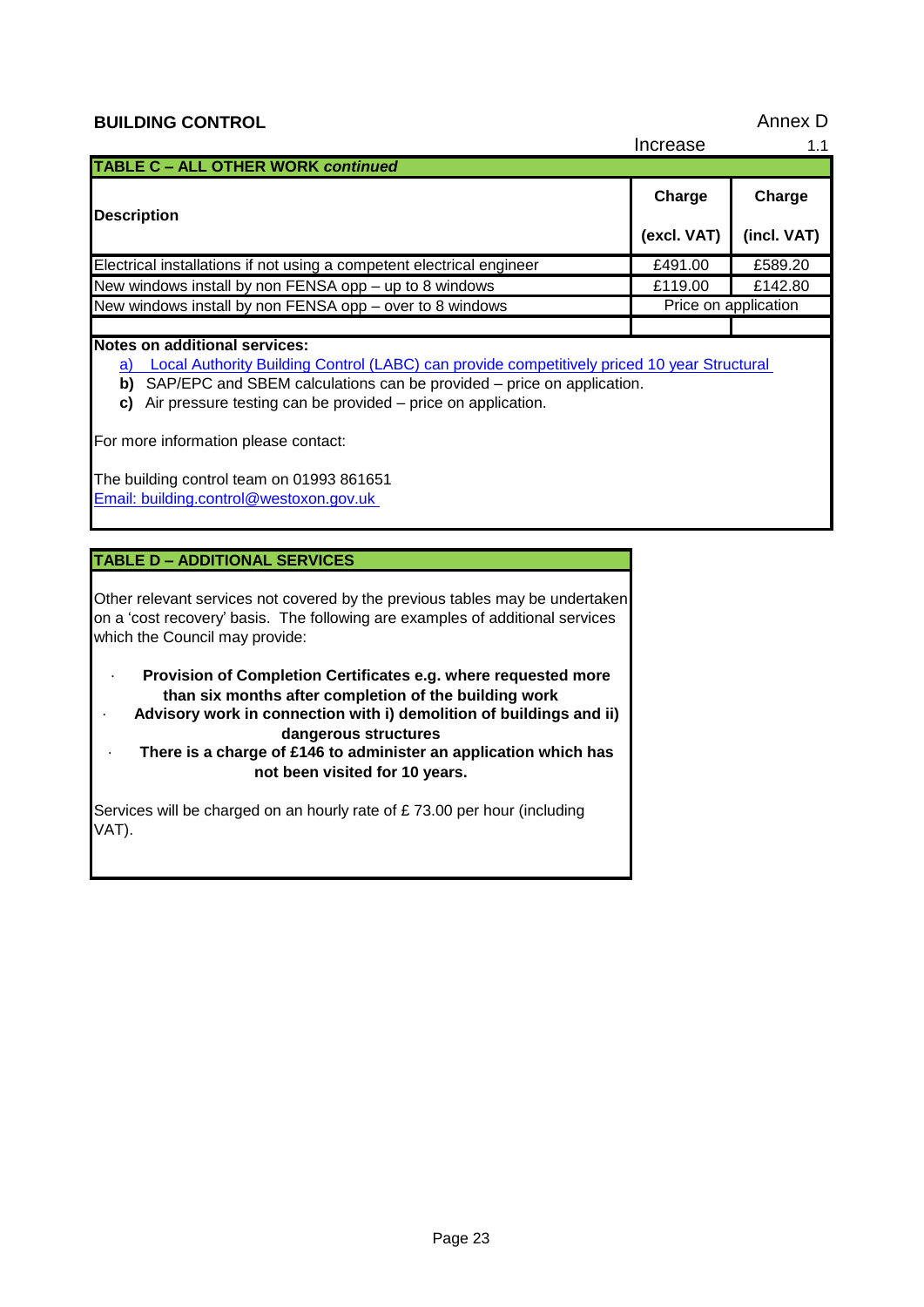#### **Environmental Services** Annex D

|                                                                                                                                                                                                                          |               | 2020/2021<br><b>Basic Charge</b><br>£р | 2021/2022<br><b>Basic Charge</b><br>£p | <b>VAT</b><br>£p | 2022/2023<br><b>Total Charge</b><br>£р | <b>VAT Status</b>                                        |
|--------------------------------------------------------------------------------------------------------------------------------------------------------------------------------------------------------------------------|---------------|----------------------------------------|----------------------------------------|------------------|----------------------------------------|----------------------------------------------------------|
| Dog Control (Release of an impounded Stray Dog)                                                                                                                                                                          |               |                                        |                                        |                  |                                        |                                                          |
| <b>Statutory Fee</b><br>Kennelling<br><b>Administration Fee</b><br>Delivery Charge (Optional return of dog to owner by the kennels)                                                                                      | per day       | 25.00<br>20.00<br>33.20<br>49.00       | 25.00<br>22.00<br>36.50<br>53.90       | 10.78            | 25.00<br>22.00<br>36.50<br>64.67       | Non business<br>Non business<br>Non business<br>Standard |
| Note: The cost of veterinary treatment will be passed on in full to the dog owner. Owners in receipt of an income-related benefit shall only be charged for kennelling                                                   |               |                                        |                                        |                  |                                        |                                                          |
| Dog Chipping - Standard (subject to availibility)<br>Dog Chipping - Concessionary (subject to availibility)                                                                                                              |               | 16.55<br>16.55                         | 18.20<br>18.20                         | 3.64<br>3.64     | 21.84<br>21.83                         | Standard<br>Standard                                     |
| <b>Other Services</b>                                                                                                                                                                                                    |               |                                        |                                        |                  |                                        |                                                          |
| <b>Public Sewer Searches</b>                                                                                                                                                                                             | statutory fee | 30.00                                  | 30.00                                  |                  | 30.00                                  | Non business                                             |
| Fairs                                                                                                                                                                                                                    |               |                                        |                                        |                  |                                        |                                                          |
| Chipping Norton Mop Fair<br>Woodstock Fair                                                                                                                                                                               |               | 5.000.00<br>2.500.00                   | 5.250.00<br>2.625.00                   |                  | 5,250.00<br>2,625.00                   | Exempt<br>Exempt                                         |
| <b>Home Improvement Agency:</b>                                                                                                                                                                                          |               |                                        |                                        |                  |                                        |                                                          |
| Agency Fees for Grant-aided Works up to £5,000<br>Agency Fees for balance of Grant-aided Works Above £5,000<br>Small Repairs Fee - Estimates quoted at £20 per hour plus VAT (if applicable) plus cost of materials used |               | 17% of cost<br>14% of cost             | 15% of cost<br>15% of cost             |                  |                                        | As Applicable<br>As Applicable<br>As Applicable          |
| Agency Fees for balance of Grant-aided Works Above £5,000<br>Small Repairs Fee - Estimates quoted at £20 per hour plus VAT (if applicable) plus cost of materials used                                                   |               | 14% of cost                            | 15% of cost                            |                  |                                        | As Applicable<br>As Applicable                           |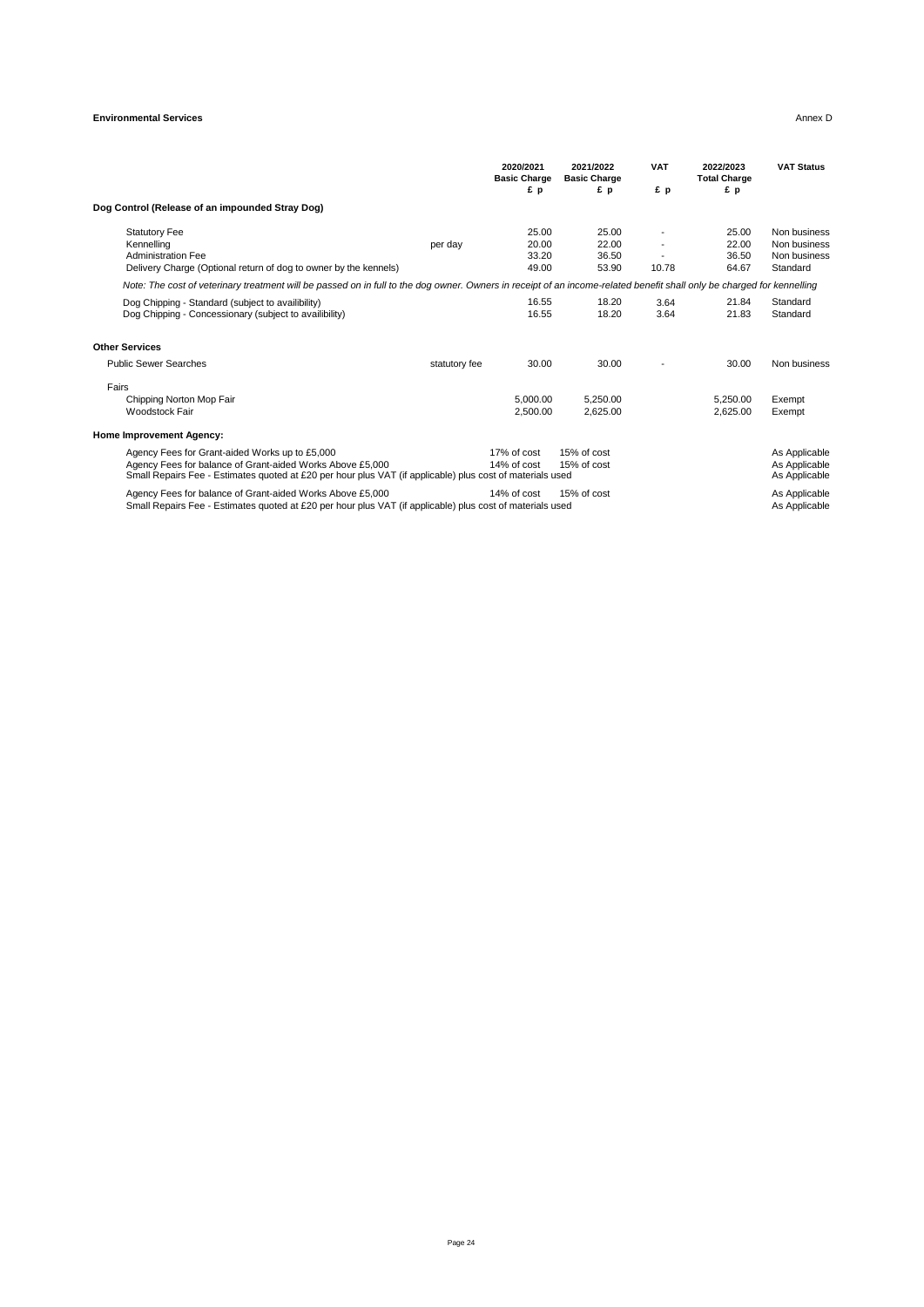| <b>Environmental Services</b>                                                                                    | Increase %                  | 1.050                     |                           |            |                           | Annex D              |
|------------------------------------------------------------------------------------------------------------------|-----------------------------|---------------------------|---------------------------|------------|---------------------------|----------------------|
|                                                                                                                  |                             | 2021/2022                 | 2022/2023                 | <b>VAT</b> | 2022/2023                 | <b>VAT Status</b>    |
|                                                                                                                  |                             | <b>Basic Charge</b><br>£p | <b>Basic Charge</b><br>£p | £p         | <b>Total Charge</b><br>£p |                      |
| <b>Street Naming and Numbering</b>                                                                               |                             |                           |                           |            |                           |                      |
| Change of an existing property name                                                                              |                             | 63.50                     | 66.67                     |            | 66.67                     | Non Business         |
| Allocating a name to a property or allocating a number to a named property                                       |                             | 63.50                     | 66.67                     |            | 66.67                     | Non Business         |
| Change of a commercial building address                                                                          |                             | 63.50                     | 66.67                     |            | 66.67                     | Non Business         |
| Change of street name at residents, developers or parish/town council request                                    |                             | 380.40                    | 399.42                    |            | 399.42                    | Non Business         |
| Plus additional charge per property/unit where consultation with existing residents is to be carried out by WODC |                             | 42.00                     | 44.10                     | ÷.         | 44.10                     | Non Business         |
| Naming and numbering of a block of flats                                                                         |                             | 190.00                    | 199.50                    |            | 199.50                    | Non Business         |
| Naming and numbering of new properties including commercial buildings                                            | Per Unit up to 5 plots      | 63.50                     | 66.67                     |            | 66.67                     | Non Business         |
|                                                                                                                  | $6 - 25$ plots              | 537.40                    | 564.27                    |            | 564.27                    | Non Business         |
|                                                                                                                  | 26 - 75 plots               | 835.80                    | 877.59                    |            | 877.59                    | Non Business         |
|                                                                                                                  | 76 - 150 plots              | 1,194.10                  | 1.253.80                  |            | 1,253.80                  | Non Business         |
|                                                                                                                  | 151 - 250 plots             | 1,492.60                  | 1,567.23                  | ÷.         | 1,567.23                  | Non Business         |
|                                                                                                                  | 251 - 350 plots             | 1,791.20                  | 1,880.76                  | ä,         | 1,880.76                  | Non Business         |
|                                                                                                                  | 351 - 500 plots             | 2,089.70                  | 2,194.18                  |            | 2,194.18                  | Non Business         |
|                                                                                                                  | 501 or more plots           | 2,388.20                  | 2,507.61                  | ٠          | 2,507.61                  | Non Business         |
| Additional charges where new street names are required:                                                          |                             |                           |                           |            |                           |                      |
|                                                                                                                  | 1 - 5 new street names      | 238.90                    | 250.85                    |            | 250.85                    | Non Business         |
|                                                                                                                  | 6 - 10 new street names     | 477.60                    | 501.48                    |            | 501.48                    | Non Business         |
|                                                                                                                  | 10 or more new street names | 597.20                    | 627.06                    |            | 627.06                    | Non Business         |
| Charge for a developer amending plans after naming and numbering has commenced                                   |                             | 127.00                    | 133.35                    |            | 133.35                    | Non Business         |
| Charges for preparing site location plans and supervising the installation of street nameplates                  |                             |                           |                           |            |                           |                      |
|                                                                                                                  | 1-4 Nameplates              | 199.90                    | 209.90                    | 41.98      | 251.88                    | <b>Standard Rate</b> |
|                                                                                                                  | 5-8 Nameplates              | 257.00                    | 269.80                    | 53.96      | 323.76                    | <b>Standard Rate</b> |
|                                                                                                                  | 9-12 Nameplates             | 314.10                    | 329.80                    | 65.96      | 395.76                    | <b>Standard Rate</b> |
|                                                                                                                  | 13-16 Nameplates            | 371.20                    | 389.80                    | 77.96      | 467.76                    | <b>Standard Rate</b> |
|                                                                                                                  | 17-20 Nameplates            | 428.40                    | 449.80                    | 89.96      | 539.76                    | <b>Standard Rate</b> |
|                                                                                                                  | 21-24 Nameplates            | 485.40                    | 509.70                    | 101.94     | 611.64                    | <b>Standard Rate</b> |
|                                                                                                                  | 25-28 Nameplates            | 542.50                    | 569.60                    | 113.92     | 683.52                    | <b>Standard Rate</b> |
|                                                                                                                  | 29+ Nameplates              | 571.00                    | 599.50                    | 119.90     | 719.40                    | Standard Rate        |

29+ Nameplates 571.00 599.50 119.90 719.40 Standard Rate<br>The charges above include all necessary administration, site visits to carry out existing address checks, establishing any new street names required and the publishi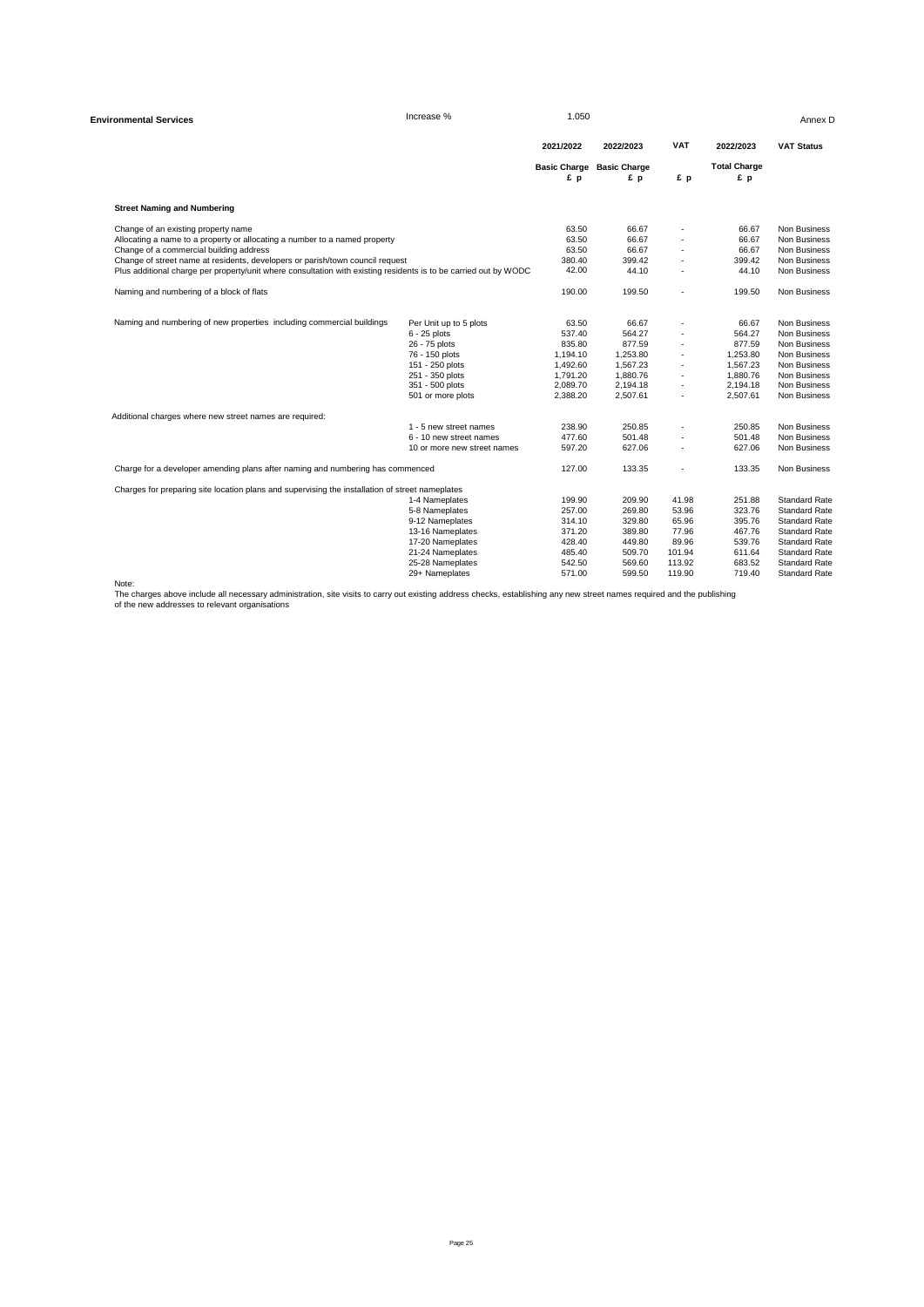| <b>Environmental Services</b>                                                                               |                             | Increase %                | 1.050                     |            |                    | Annex D           |
|-------------------------------------------------------------------------------------------------------------|-----------------------------|---------------------------|---------------------------|------------|--------------------|-------------------|
|                                                                                                             |                             | 2021/2022                 | 2022/2023                 | <b>VAT</b> | 2022/2023<br>Total | <b>VAT Status</b> |
| <b>Services Rendered or Performed</b>                                                                       |                             | <b>Basic Charge</b><br>£p | <b>Basic Charge</b><br>£р | £p         | Charge<br>£p       |                   |
| Pest Control - Domestic                                                                                     |                             |                           |                           |            |                    |                   |
| Rats & Mice (per course of treatment)<br>Note: Pest Control for rats and mice will be charged at the survey |                             | 56.10                     | 58.90                     | 11.78      | 70.68              | Standard          |
| rate for occupiers of domestic premises in receipt of an income-<br>related benefit                         |                             | 18.60                     | 19.50                     | 3.90       | 23.40              | Standard          |
| Wasps                                                                                                       |                             | 53.90                     | 56.60                     | 11.32      | 67.92              | Standard          |
| Second & Subsequent wasps nests treated during the same visit                                               |                             | 26.80                     | 28.10                     | 5.62       | 33.72              | Standard          |
| Other Insects                                                                                               |                             | 70.60                     | 74.10                     | 14.82      | 88.92              | Standard          |
| Other Insects - all following visits                                                                        |                             | 37.70                     | 39.60                     | 7.92       | 47.52              |                   |
| Abortive Calls and Surveys                                                                                  |                             | 18.60                     | 19.50                     | 3.90       | 23.40              | Standard          |
| Pest Control - Commercial                                                                                   |                             |                           |                           |            |                    |                   |
|                                                                                                             | per hour (min 1             |                           |                           |            |                    |                   |
| All pests (except wasps)                                                                                    | hour)                       | 89.70                     | 94.20                     | 18.84      | 113.04             | Standard          |
| Wasps                                                                                                       | (includes materials)        | 89.70                     | 94.20                     | 18.84      | 113.04             | Standard          |
| <b>Abortive Calls and Surveys</b>                                                                           | per 1/2 hour (min 1/2 hour) | 44.90                     | 47.10                     | 9.42       | 56.52              | Standard          |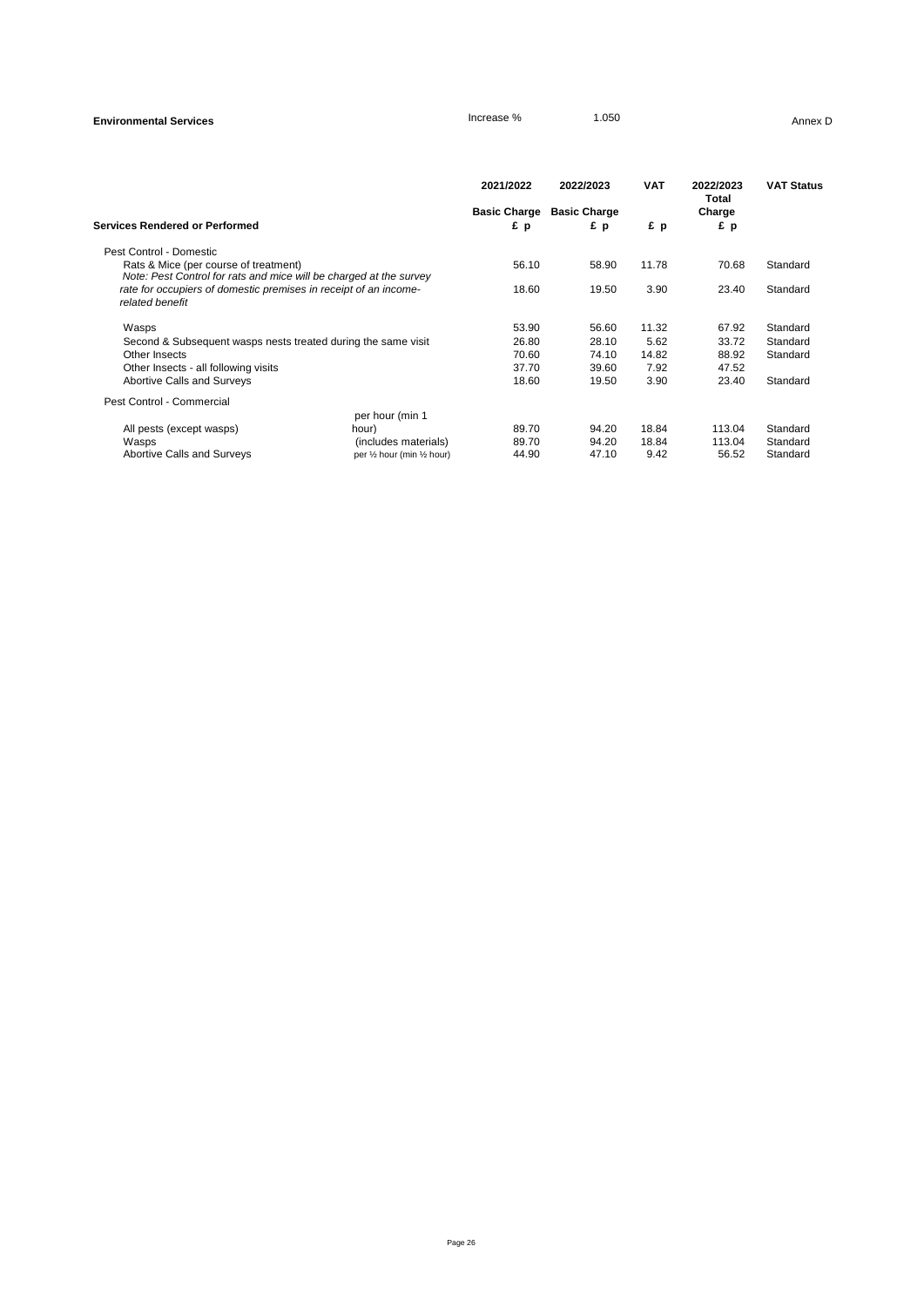#### **Environmental Services** Annex D

Increase % 1.100

|                                           | 2021/2022 | 2022/2023                       | <b>VAT</b>               | 2022/2023           | <b>VAT Status</b>    |
|-------------------------------------------|-----------|---------------------------------|--------------------------|---------------------|----------------------|
|                                           |           | <b>Basic ChargeBasic Charge</b> |                          | <b>Total Charge</b> |                      |
|                                           | £p        | £p                              | £p                       | £p                  |                      |
| <b>Services Rendered or Performed</b>     |           |                                 |                          |                     |                      |
| Commercial & Schedule 1 Waste (Refuse)    |           |                                 |                          |                     |                      |
| <b>Cost per collection</b>                |           |                                 |                          |                     |                      |
| 180 Litre Bin (Schedule 1 only)           | 4.92      | 5.40                            | $\overline{\phantom{m}}$ | 5.40                | <b>Non Business</b>  |
| 240 Litre Bin                             | 6.59      | 7.20                            |                          | 7.20                | Non Business         |
| 360 Litre Bin                             | 10.17     | 11.20                           |                          | 11.20               | <b>Non Business</b>  |
| 660 Litre Bin                             | 13.25     | 14.60                           |                          | 14.60               | <b>Non Business</b>  |
| 1,100 Litre Bin                           | 18.78     | 20.70                           | $\overline{\phantom{a}}$ | 20.70               | <b>Non Business</b>  |
| 660 Litre Bin - Clinical                  | 13.09     | 14.40                           | $\overline{a}$           | 14.40               | <b>Non Business</b>  |
| Annual once per week collection           |           |                                 |                          |                     |                      |
| 180 Litre Bin (Schedule 1 only)           | 255.84    | 280.80                          |                          | 280.80              | <b>Non Business</b>  |
| 240 Litre Bin                             | 342.68    | 374.40                          | $\overline{a}$           | 374.40              | <b>Non Business</b>  |
| 360 Litre Bin                             | 528.84    | 582.40                          | $\overline{\phantom{a}}$ | 582.40              | <b>Non Business</b>  |
| 660 Litre Bin                             | 689.00    | 759.20                          | $\blacksquare$           | 759.20              | <b>Non Business</b>  |
| 1,100 Litre Bin                           | 976.56    | 1,076.40                        | $\blacksquare$           | 1,076.40            | <b>Non Business</b>  |
| 660 Litre Bin - Clinical                  | 680.68    | 748.80                          | $\overline{a}$           | 748.80              | <b>Non Business</b>  |
| Commercial & Schedule 1 Waste (Recycling) |           |                                 |                          |                     |                      |
| Cost per collection                       |           |                                 |                          |                     |                      |
| 180 Litre Bin (Schedule 1 only)           | 3.21      | 3.53                            | $\overline{\phantom{a}}$ | 3.53                | <b>Non Business</b>  |
| 240 Litre Bin                             | 4.31      | 4.74                            | $\overline{\phantom{a}}$ | 4.74                | <b>Non Business</b>  |
| 360 Litre Bin                             | 6.67      | 7.34                            | $\blacksquare$           | 7.34                | <b>Non Business</b>  |
| 660 Litre Bin                             | 9.23      | 10.15                           |                          | 10.15               | <b>Non Business</b>  |
| 1,100 Litre Bin                           | 13.10     | 14.41                           |                          | 14.41               | <b>Non Business</b>  |
| Commercial & Schedule 1 Waste (Food)      |           |                                 |                          |                     |                      |
| 23 Litre Caddv                            | 3.55      | 3.90                            | $\overline{\phantom{a}}$ | 3.90                | Standard             |
| 140 Litre Bin                             | 4.41      | 4.85                            | $\overline{a}$           | 4.85                | Standard             |
| 240 Litre Bin                             | 5.17      | 5.68                            |                          | 5.68                | Standard             |
| 360 Litre Bin                             | 6.07      | 6.67                            |                          | 6.67<br>9.14        | Standard<br>Standard |
| 660 Litre Bin                             | 8.31      | 9.14                            |                          |                     |                      |

**These charges are net of VAT as per a change in HMRC policy but may be subject to future review**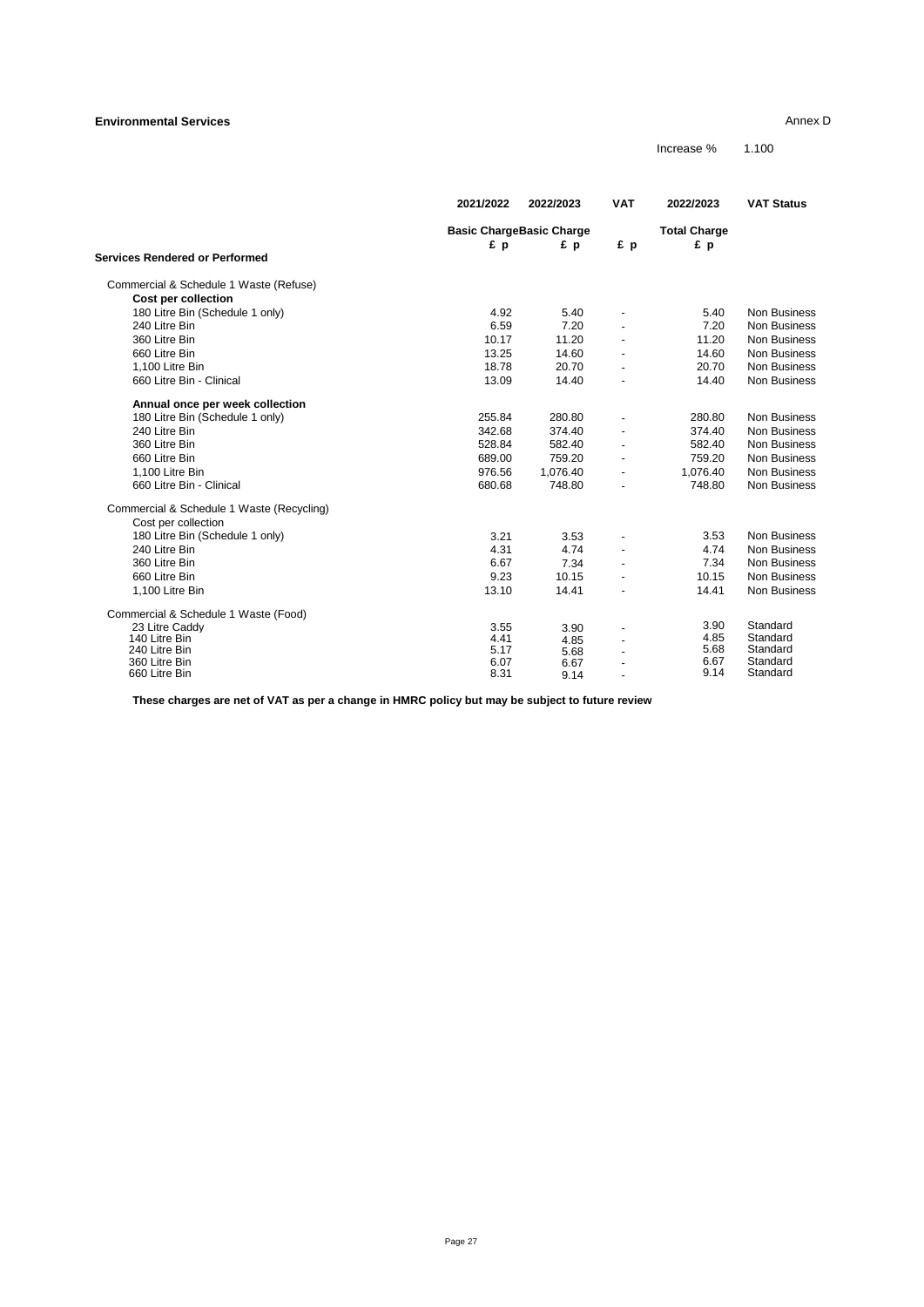## **Environmental Services Increase %** 1.050 Annex D

|                                                                                                                                                                          | 2021/2022                 | 2022/2023                 | <b>VAT</b> | 2022/2023                 | <b>VAT Status</b>                   |
|--------------------------------------------------------------------------------------------------------------------------------------------------------------------------|---------------------------|---------------------------|------------|---------------------------|-------------------------------------|
| <b>Services Rendered or Performed</b>                                                                                                                                    | <b>Basic Charge</b><br>£p | <b>Basic Charge</b><br>£p | £p         | <b>Total Charge</b><br>£p |                                     |
|                                                                                                                                                                          |                           |                           |            |                           |                                     |
| *Pre paid plastic sacks - per sack (Refuse)                                                                                                                              | 2.80                      | 2.90                      |            | 2.90                      | Non Business                        |
| *Pre paid stickers - per sticker (Refuse)                                                                                                                                | 2.80                      | 2.90                      |            | 2.90                      | Non Business                        |
| *Pre paid plastic sacks - per sack (Recycling)                                                                                                                           | 2.30                      | 2.40                      |            | 2.40                      | Non Business                        |
| *Pre paid stickers - per sticker (Recycling)<br>*Service to be available where wheeled bins are unsuitable                                                               | 2.30                      | 2.40                      |            | 2.40                      | Non Business                        |
| For Domestic use only:-<br>Bulky household waste charges<br>Contaminated bin<br>Waste collection from commercial establishments<br>(See page 12.17 for chargeable items) | 101.50                    | 106.60                    |            | 106.60                    | Non Business                        |
| Green Waste Collection                                                                                                                                                   | 35.00                     | 40.00                     |            | 40.00                     | Non-business                        |
| Recovery of Abandoned Trolleys (per trolley)                                                                                                                             | 52.75                     | 55.40                     | 11.08      | 66.48                     | Standard                            |
| <b>Container Delivery</b><br>Black Boxes & Food Caddies*<br>Household Waste Bin 240ltr*                                                                                  | 5.00<br>10.00             | 5.30<br>10.50             |            | 5.30<br>10.50             | Non Business<br><b>Non Business</b> |